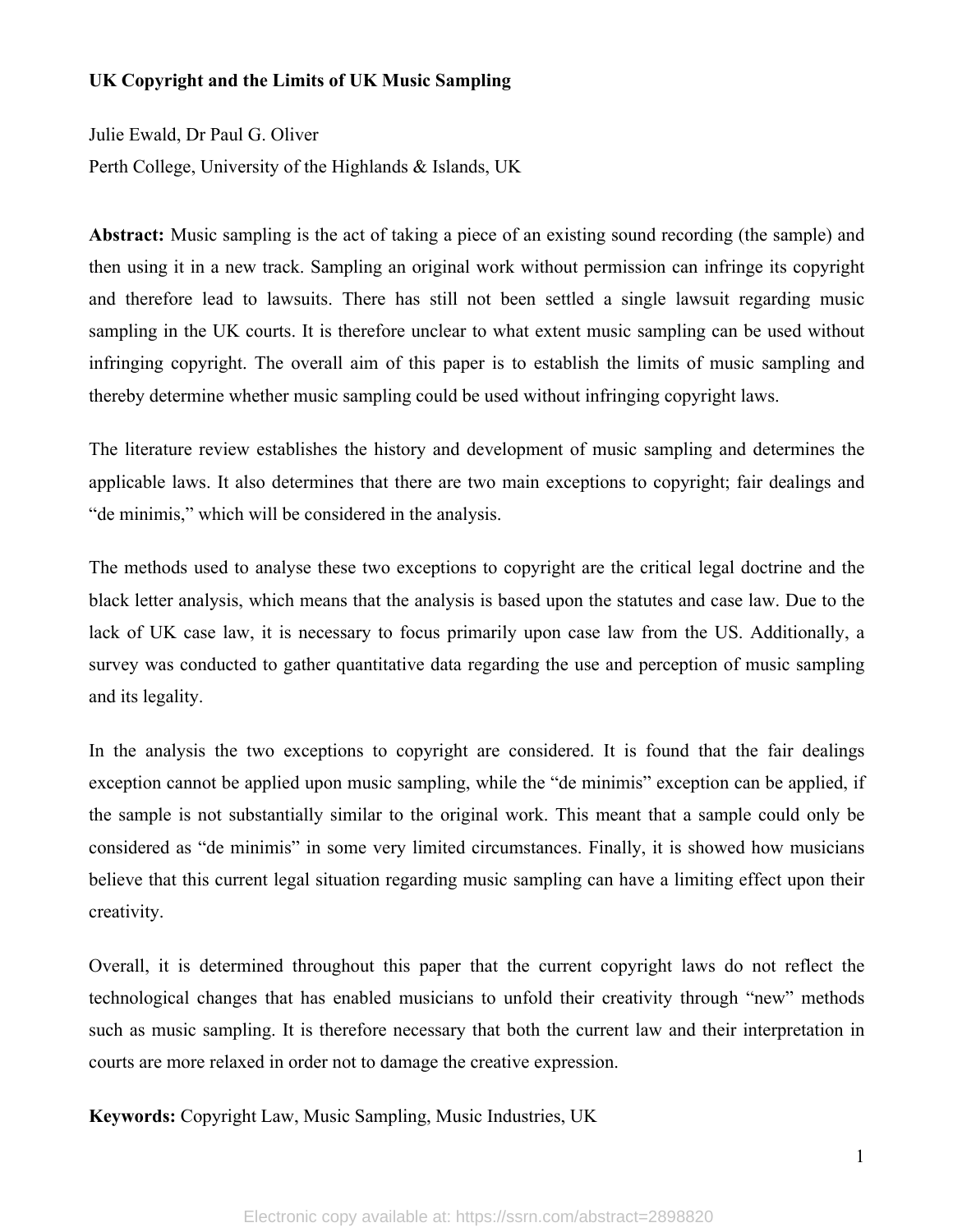#### **1.0 Introduction**

"Thou shalt not steal" were the words from the American Judge Kevin Thomas Duffy, as he in 1991 stated his decision in the Grand Upright Music Ltd v. Warner Brothers Records Inc. case. His honour here decided that a Biz Markie's use of a 10 second sample from Raymond Gilbert O'Sullivan's track "Alone again (Naturally)" was an infringement of copyright and even possibly also a criminal offence. This case was one of the first cases regarding music sampling and copyright to ever be settled by a court, and several cases have since been brought for the courts in the US. However, no similar cases have been brought for the UK courts, which leave UK artists in an uncertain position<sup>1</sup>.

Sampling can be defined as a copy or reuse of a larger or smaller piece of an already existing recording/track (Passman 2012: 344). Sampling therefore implies that it is based upon someone else's copyright, which means that sampling can be an infringement of both the author's, the performing artist's and the record label's rights. There is currently a lot of confusion regarding the legality of music sampling, due to very little statutory guidance and the general lack of court rulings. Despite the fact that sampling affects several copyright issues, sampling is still a very unknown subject area in legal literature and especially within case law - At this current moment no sampling cases have been decided by the UK courts.<sup>2</sup> The UK legal situation regarding sampling must therefore be considered undetermined and unclear.

Even though sampling has been addressed more within US legal literature and even though there are a large number of court cases regarding sampling in the US. This legal situation is still somewhat unclear here as well, due to the uneven interpretation of the copyright laws among the American courts.

The sampling issues are a part of an important general debate regarding copyright and whether copyright should uphold these unnecessary obstacles for sampling artists' creativity.

This paper aims to clarify and analyse the current copyright rules and their application in relation to music sampling in the UK, so it will be possible to establish to what extent music sampling can be used in accordance with the applicable laws. The thesis will additionally discuss the impact of the limitations

<u>.</u>

 $<sup>1</sup>$  Any searches in case law databases, such as Westlaw or Bailii (British and Irish Legal Information Institute), show that</sup> there have not been any court decisions regarding music sampling.

 $2$  ibid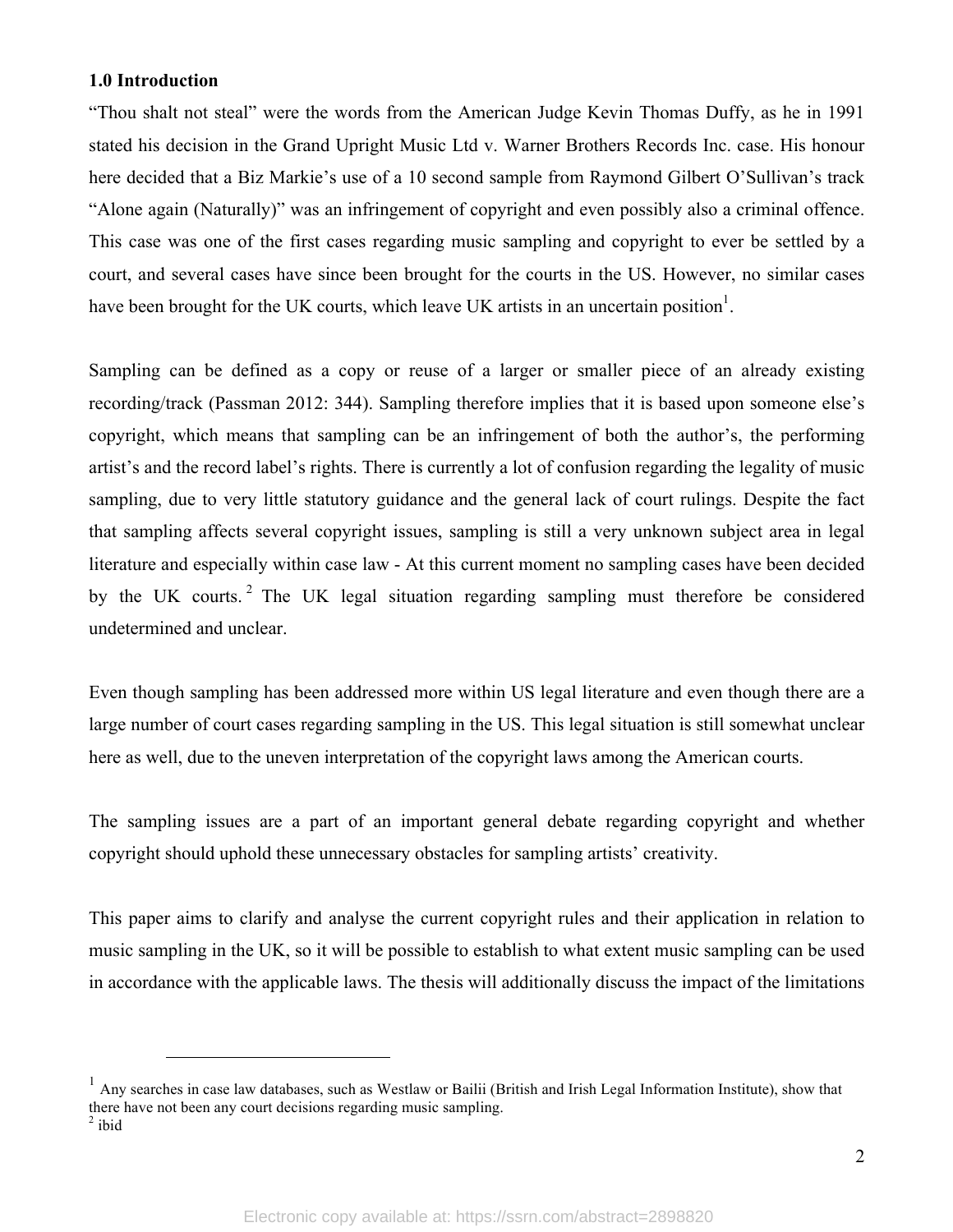to music sampling upon creativity and thereby also discuss whether there is a need for a broader interpretation of the 'de minimis' exception in relation to music sampling.

This thesis will consider whether a less rigid interpretation and application of the copyright laws could result in an increased creativity, which overall, could be beneficial for the music industry as a whole.

The thesis will try to answer these questions through a review and analyse the relevant copyright laws as well as analyse the copyright infringement evaluation in relation to sampling. In connection to this, relevant case law will be examined. Finally, the thesis will try to consider the future prospects of the relationship between copyright law and sampling.

# **2.0 Literature Review**

# **2.1 Introduction**

Before dealing with the questions regarding the extent of the copyright protection and the impact on creativity, which the thesis aims to answer, it is necessary to first establish the concept of music sampling and copyright, as well as determine the applicable laws. The literature review will do that in the following.

### **2.2 Defining Music Sampling**

Music sampling is the process of digitally copying a piece of a recording; this could be anything from a guitar sound, drum sound or voice (Poe 2006: 59). This new sample is then inserted and used in a new recording (Passman 2012: 344). Sampling music is an example of a collage art form, which has existed since the beginning of the  $20<sup>th</sup>$  century. This collage art form was used in pictorial art, however in the 1940s this technique was expanded into the musical art of 'sounds-collages'. This art form, which was given the name "the technique musique concrete", was developed in Europe by Pierre Schaeffer. He experimented by cutting magnetic tapes with recordings and reassembling them in a different order, with changed tempo, looping etc. (Hodgkinson 1986).

# **2.3 The Historical Background for Music Sampling**

It has been argued that music sampling has its roots in Jamaican culture around 1950's, where selectors (DJs) would talk/sing over a record. American Hip Hop producers then subsequently adopted this style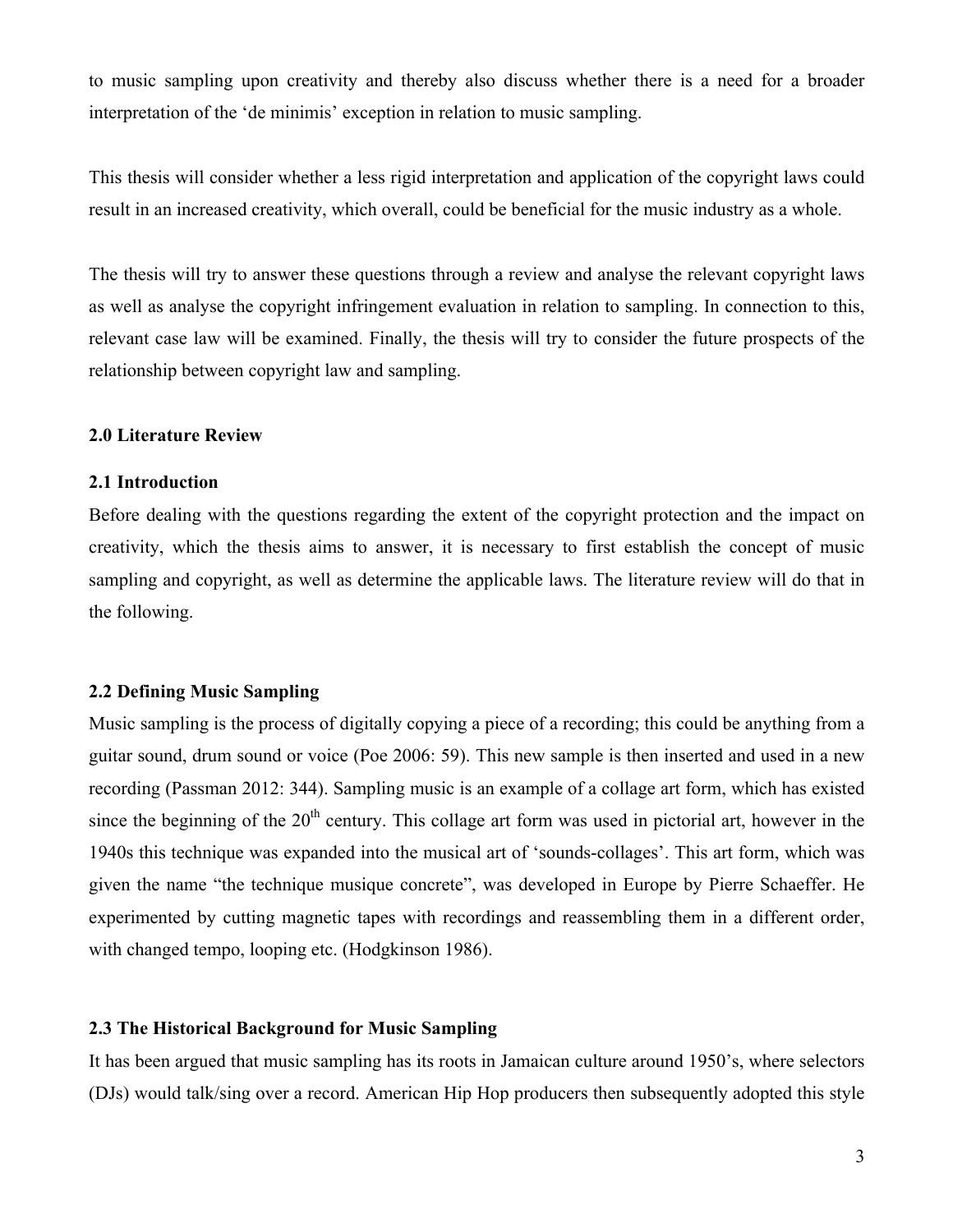(Self 2001: 350). Within popular music these techniques were also being used. One of the earliest examples of a music sample is The Flying Saucer by Bill Buchanan and Dickie Goodman from 1956. This track used samples from 10 different top chart hits. Despite this the Guinness World Record is recognising John Kongos' "He's Gonna Step on You Again" from 1971 as the example of the earliest music sampling on a record.

# **2.4 Music Sampling Today**

In the 1970s the first digital samplers were created, however these digital samplers did not get proper entry on the market until the 1980s. At this point their costs were reduced and quality improved, so it became easier for the average artist to get hold of one. The easier access to digital samplers meant that sampling became popular at this time, especially in electronic and rap music. Today, sampling in it self has also become a creative art (Greenfield 2004: 93) and it is widely known within other genres of music. Sampling is not merely used for the purposes of copying well-known original work, but it is also used to manipulate and transform other samplings and original works (Théberge 2004: 149) (Chanan 1995: 162-3). Due to the wider use of sampling, databases, such as WhoSampled.com (2016) have been created to make it easier for consumers (and artists) to figure out who has sampled whom. The page allows anyone to submit information of samples. This is helpful for artists, who want to protect their work, as it is impossible for the artist himself to listen to all music to ensure that their copyrights are not being infringed. In a way this new website makes listeners/music consumers "guarddogs" for the artists and their copyright. Currently the database has more than 335,804 songs, 117,293 artists and 195,147 samples (Who Sampled 2015).

Generally, there seems to be a change in attitude towards sampling, as it becomes more and more widespread. Today licensing agreements are commonly created to avoid the conflict between samplers and copyright holders (Lubin 2014: 11). Despite this, illegal sampling does still exist and samplers often infringe the copyright law.

#### **2.5 Applicable Copyrights Laws**

Music sampling implies that an artist is using or exploiting someone else's intellectual property to create a new work (Wixen 2009: 158). Using music sampling can infringe primarily two copyrights; the copyright in the sound recording (owned by the record company and/or the artist) and the copyright of the underlying musical composition (owned by the publishing company and/or songwriter) (Digital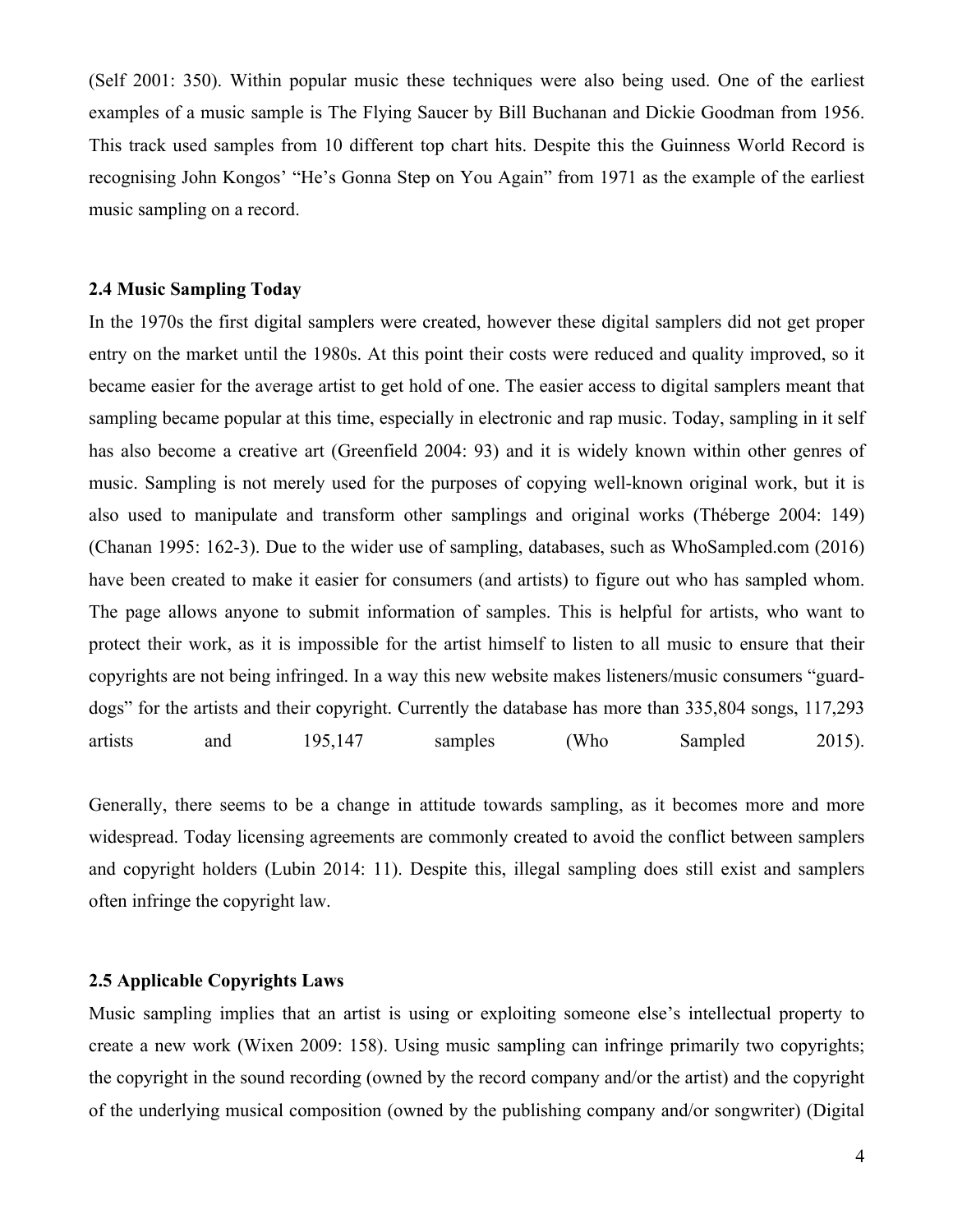Music News 2015). The music sample can include everything from a single bass line of a pre-existing recording or it can use the entire pre-existing recording with additional instrumentation and/or lyrics added (Poe 2006: 60).

Music sampling is derivative and also often parasitic towards the existing record too. It is meant to be derivative, because it is derived from an original work (Poe 2006: 60), and parasitic, because a sample can have a negative impact on the original work's market or it will at least base its own success upon the former success of the existing record (Théberge 2004: 149). Nevertheless, it has been seen in several cases that the sampling work can have a positive impact as it can create a new revival for the original work, and possibly expand its previous and current market. This has for example been seen with Girl Talk's more than 300 samples, since the sales of the original works generally all went up in the year after the release of the sampling work compared to the year before (Schuster 2013). Regardless of whether the impact is positive or negative, the use of the sample can infringe the copyright of the original recording.

Copyright is the legal right of the creator/originator of a work. To own the copyright to a work means to have the right to control how the material is being used and not used (UK Copyright Service 2015). So if an artist uses a sample without permission, then they will generally be infringing or breaching copyright. There are certain exceptions to this rule. In some situations, despite the lack of permission to use the sample, the use of it does not necessarily mean that the copyright has been infringed (Théberge 2004: 149). This occurs in situations where the sample falls under either a 'fair use' and the 'de minimis' exception. These exceptions will be examined in more detail later.

Generally, the court cases on sampling were few and far between (Self 2001: 358), due to the fact that the parties in these cases were often more interested in getting cases settled outside the courts, as this could reduce possible costs and to limit the courts determining power on their specific situation (Greenfield 2004: 93). This in itself has created a legal uncertainty and lack of clarity about what the legal boundaries are regarding music sampling. Despite a recent growth in court cases regarding music sampling, there is still a need for a clarification of the current legal position for music sampling.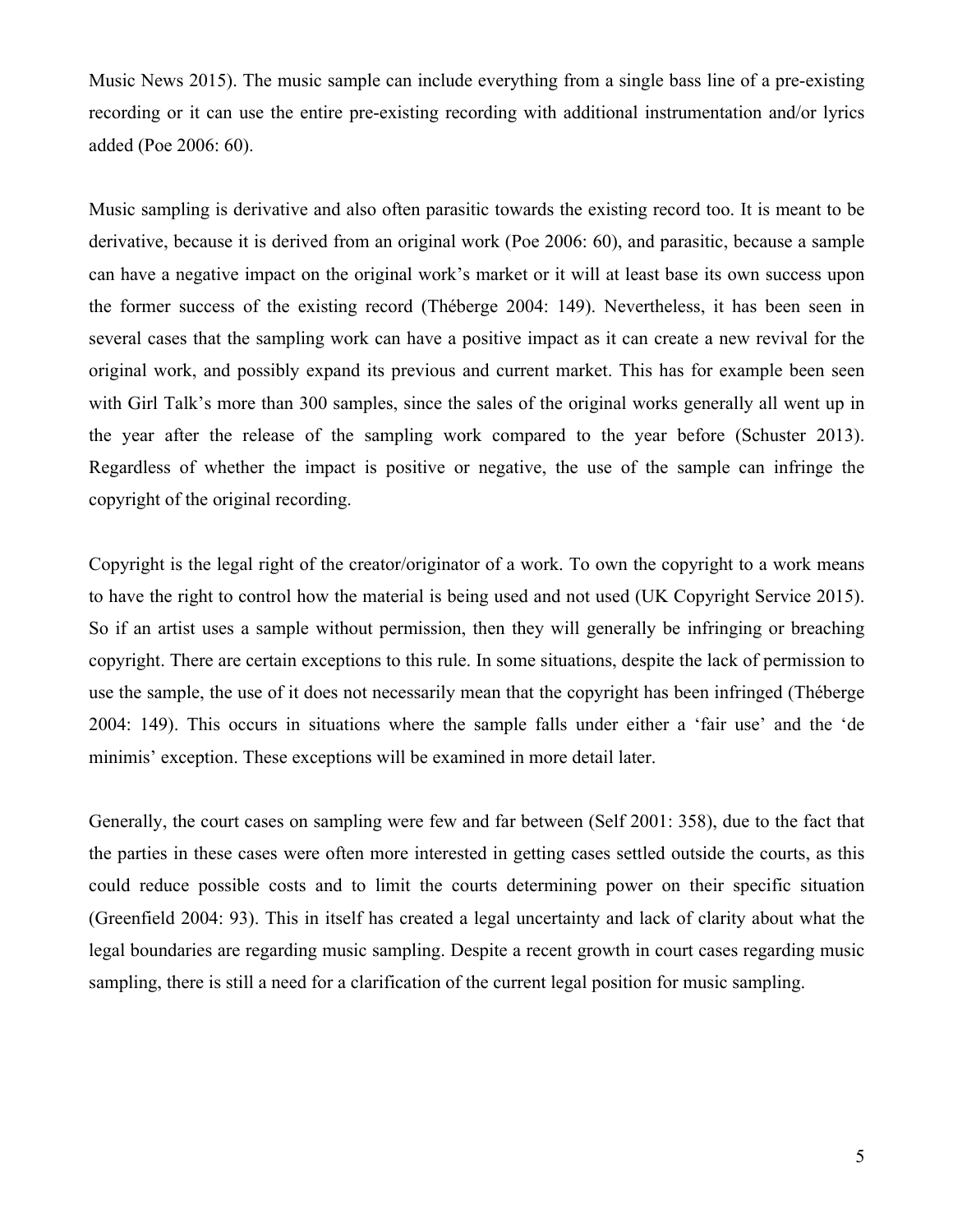Copyright laws in the UK, as we know them today originated from a concept of common law called the Statute of Anne  $1709/1710^3$ . This statute extended the royal protection to book authors (Self 2001:356, Samuels 2000: Ch. 1). Previously it was only the publisher that had a protected right; but the new Statute focused on protecting the author rather than the publisher (Samuels 2000: Ch. 1). Copyright has subsequently become statutory through the Copyright Act 1911 (UK Copyright Service 2015). Today the relevant applicable UK law is the Copyright, Designs and Patents Act 1988 (hereinafter CDP Act), which will be examined in the following. Internationally, there have been a lot of attempts to harmonise the copyright law. The following will also examine a selection of these attempts; the Agreement on Trade-related Aspects of Intellectual Property Rights (hereinafter TRIPS) and The Berne Convention for the Protection of Literary and Artistic Works.

# *2.5.1 Copyright, Design and Patents Act 1988*

The CDP Act is currently the main legislation that regulates copyright in the UK. The work needs to be qualified under the Act in order to be protected. The work will be qualified if e.g. the author of the work is a British citizen, resident in a country where the Act's provisions extend (a qualifying country) or is a body incorporated under British law. It can also be qualified if the work was first published in a qualifying country, cf. section 154 and 155.

#### *2.5.2 The Copyright Protection*

1

The Act protects original tangible works, cf. section 1 and 3This means that the creative effort has to be original and a work before it is protected. Being original in this context means that the work has to originate from the author and may not have been copied from another's work. There is also a minimum standard to the work. Even though this standard is low, it has to be acknowledged that there has to be some content to the work. The work also has to be tangible, which means that only a specific idea can be protected, while an expression of an idea cannot. The idea will become tangible through e.g. writing or recording. The last condition for protection is that there has to be a work. This Act specifically lists what can be considered to be a work. These are literary, dramatic, musical and artistic works, cf. section 3 and 4. In relation to music the protection of the music and the lyrics are separate; the music is protected as a musical work while the lyrics are protected as a literary work. Also secondary or

 $3$  The date on the statue shows that it was passed in March 1709, however, at that time the calendar year started on March 25th. In 1752 the start of the calendar year was changed to January 1st, which means that the statute was actually passed in March 1710.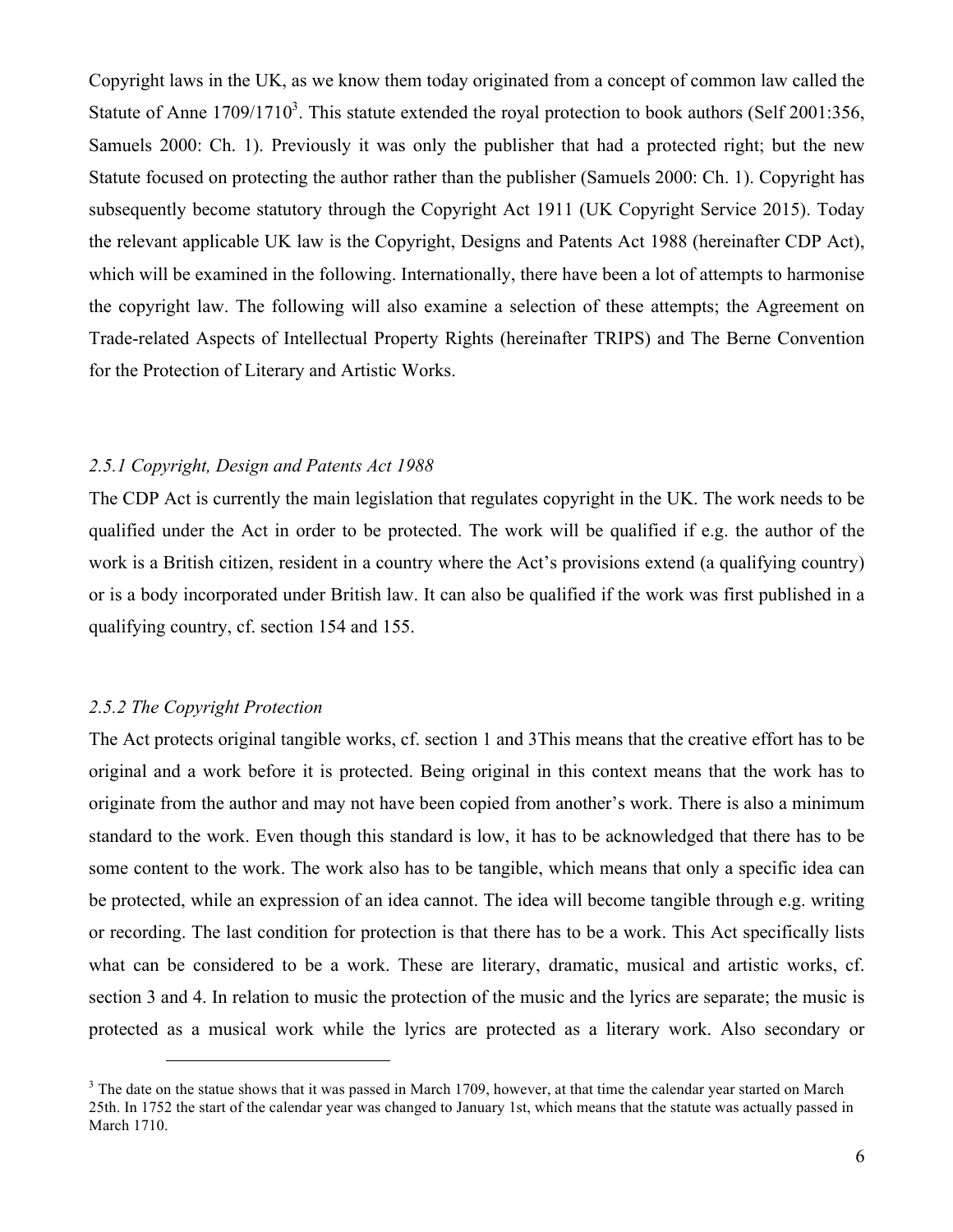derivative works can be protected, these are sound recordings (section 5A), films and broadcasts. A music work can therefore also include derivative protection for the recordings.

A copyright protection, which gives special rights, is given to the owner of the work, cf. section 2. The first owner of this right is at the starting point the author of the work, cf. section 9 and 11. The protection for the musical and literary works lasts until 70 years after the death of the author, or 70 years after it was made available to the public, cf. section 12. The protection of the sound recording lasts 50 years from when it was made or published, cf. art 13 A

The ownership of the copyright gives the right holder certain exclusive rights to copying the work, issuing copies to the public, perform show or play the work in public, broadcast the work and make adaptions to the work, cf. section 16. If any person other than the copyright holder does any of these things, which are restricted by the copyright, then they will infringe the copyright, cf. section 16(2), unless he has the necessary licence from the owner. It will be an infringement even if the act is only made in relation to parts of the copyright protected work, cf. section 16(3). In relation to music sampling, this means that the copyright will be infringed if a protected work is sampled without permission from the copyright owner.

Copyright is not only a moral right, cf. CDP part I, chapter IV, but it is also property, which the owner can control and dispose, this means that he can also transmit or assign this copyright, cf. section 90. Moral rights, which are the right to be identified and the right to object to derogatory treatment of the work, are not a property and they are therefore not assignable, cf. sections 77, 78, 80 and 94. The copyright owner is allowed to both use and even give other permission to use his work. An owner can therefore allow others to sample his protected music. Often, artists will agree to a portion of the royalties in exchange for the use of the material (Poe 2006: 60).

#### *2.5.1.1 Copyright infringements*

If a copyright is infringed, then the owner can take action against the infringer. The copyright owner can seek relief by way of damages, injunctions and accounts, which would otherwise be available for other forms of property rights, cf. section 96. The court, when assessing the infringement and the size of damages, has to take into account "the flagrance of the infringement" and the "benefits accruing to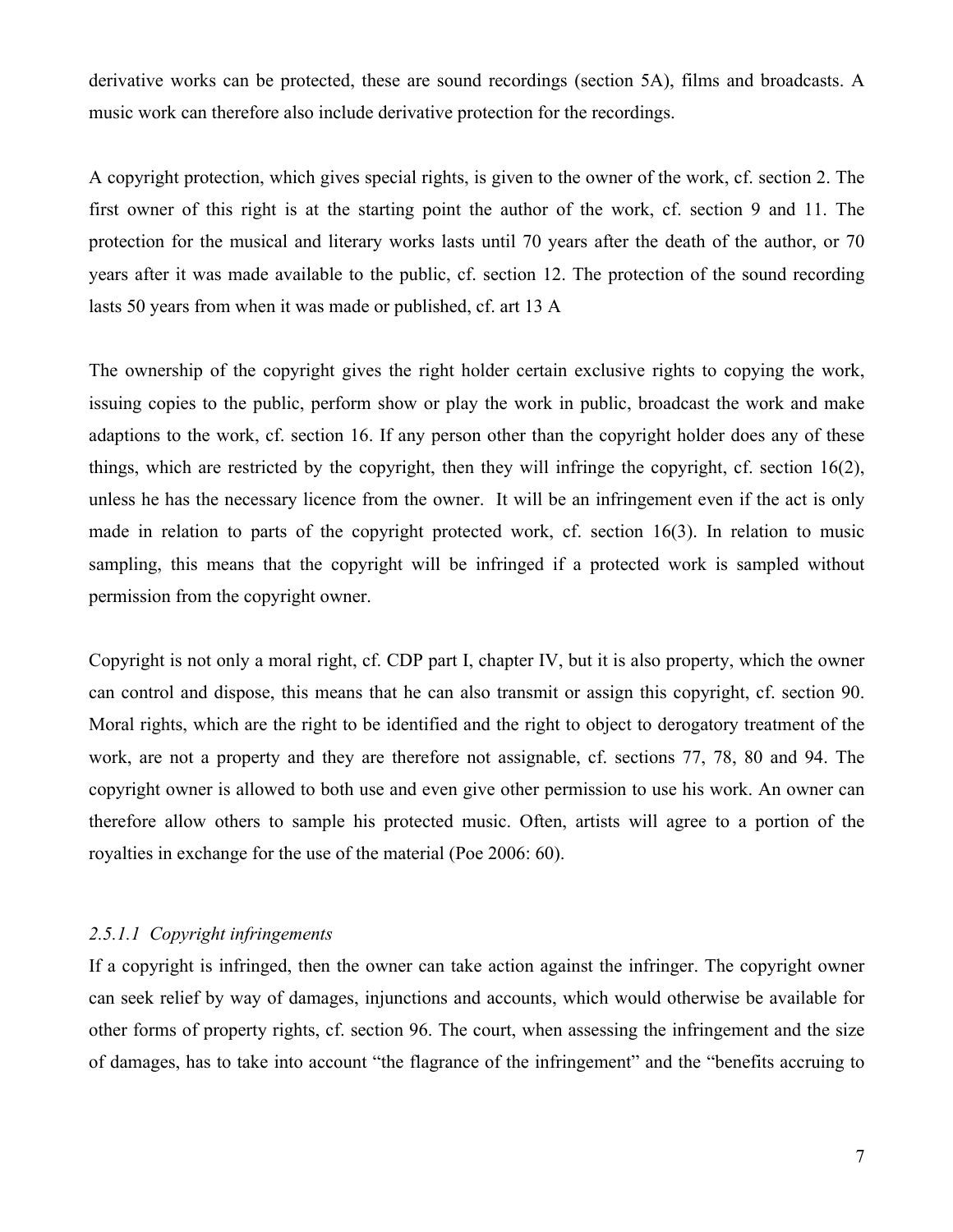the defendant by reason of the infringement", cf. sections 97 (2)(a) and (b). The court has to award such damages, as the justice of the case requires.

This means that a musician, who wants to use a music sample from a protected work, needs to get permission from the author/copyright owner before using the sample unless it is more than 70 years since the death of the author. It has to be mentioned that a sound recording will not be protected by copyright to the extent that it is a copy of a previous sound recording, cf. section 5A(2). This means that a sample will not be protected in a new work, but it will remain protected in its original form.

# *2.5.1.2 Exceptions to Copyright Infringements*

Even though an artist is using copyright protected material, there can then in certain circumstances be exceptions to the infringement. There are two different exceptions to copyright; 'Fair dealing' and de minimis. Both of these exceptions are interpreted extremely narrowly by the courts, possibly too narrowly (Adeney 2012: 343).

The 'fair dealings' defence can be used as an exception to the copyright protection. If the use copyright protected works in a reasonable manner and for a fair dealing, cf. CPD Part I, Chapter III, such as the purposes of criticism, comment, news reporting, education etc. then a use will not infringe the copyright (Wilson 2002: 184) (Collie 2011: 2). When assessing whether it is 'fair dealings' or not, four non-exclusive factors have to be assessed. These factors are the purpose and character of the use, the nature of the use, the substantiality of the portion used and the impact on the potential market and value of the copyrighted work (Cambell 1994: 586-590).

The fair dealings defence will first be applied after the court has ruled that there has been an infringement. This means that the court additionally rules that the infringement will be allowed. And it is important to remember that this means that in theory this is a case of an allowed or permitted breach of law. It has been discussed whether the copyright laws or the interpretation of these should be changed, so that sampling could be included under these exceptions. This will be discussed further, later in this paper.

The second exception to copyright is the de minimis non curat lex exception (hereinafter the de minimis exception). The de minimis principle is a general norm in the common law system. It means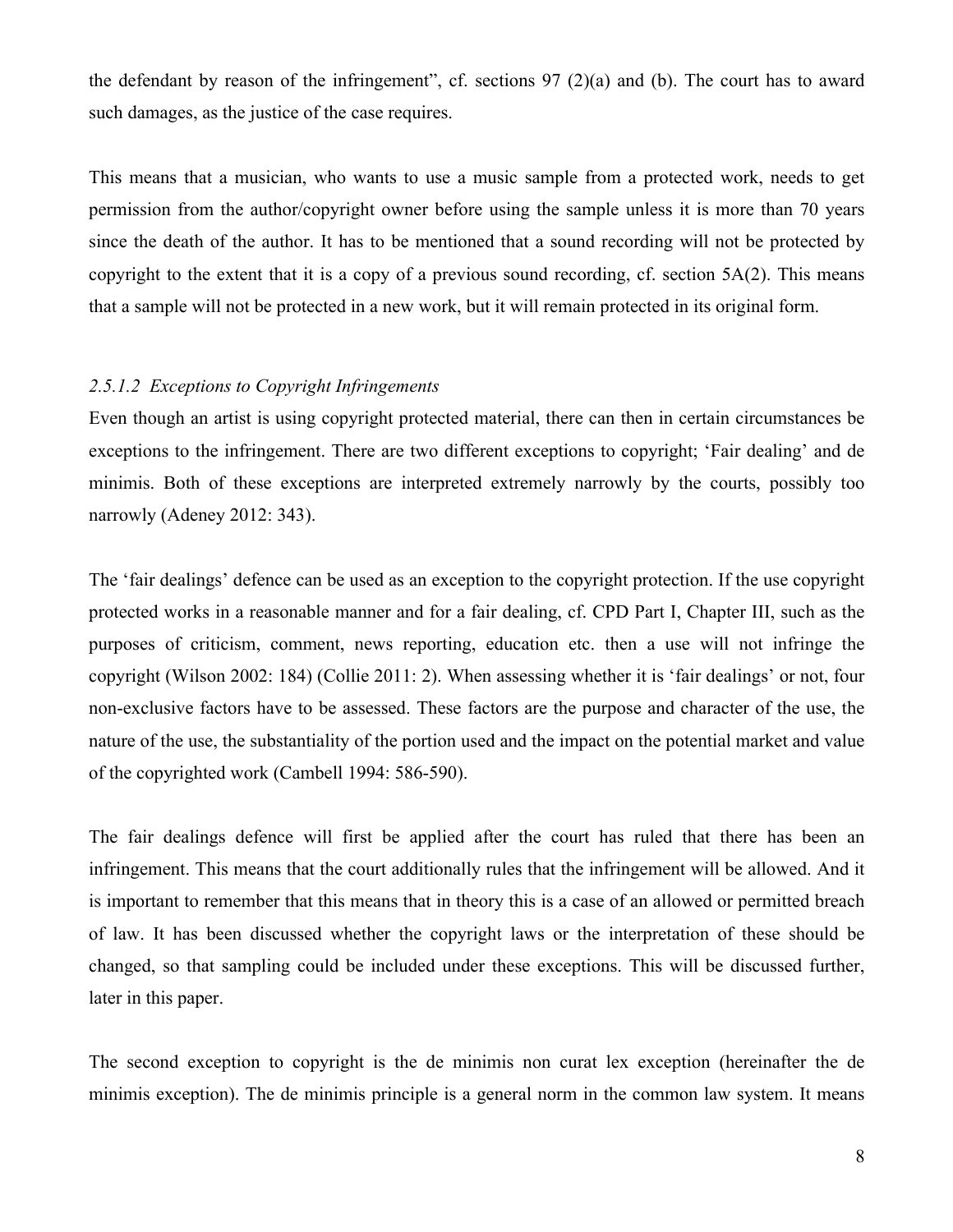that "the law does not take account of trifles" (Law 2015), in other words, the legal system should not deal with extremely minor offences to the law, and the defence can be used when the violation is so minimal that it cannot and should not result in any legal consequences. In relation to copyright and sampling, the principle means that the court should not deal with samples that fall below the required amount of substantial similarity (Wilson 2002: 185). If the de minimis exception is applied, then it technically means that there was no infringement of the law at all, which makes this exception even more important than the fair dealings exception.

The de minimis exception has been used often in relation to music sampling, and many artists have tried to argue in front of the court that they had only used a very short sample, and that it should therefore not be relevant to consider the possibility of copyright infringement.

The practical extent and implications of the de minimis exception will be discussed in the analysis section of this paper.

# *2.5.3 International Harmonisation of the Copyright Rules*

Over the last few decades there has been a significant international harmonisation of the copyright rules. These rules have been created to ensure that copyright holders will also get protection internationally.

The first international copyright laws incorporation was the Berne Convention for the Protection of Literary and Artistic Works from 1886. The current revision of the Act is the Paris Act from 1971 with amendments in 1979. The Convention secures the protection of artists in the countries that has implemented it. The UK signed the Convention in 1886 and has been a party to it ever since. Currently 168 countries are contracting parties to the Convention (WIPO 2015(1)). The Berne Convention sets a protection of a minimum of 50 years post mortem auctoris (after the death of the author) (Adeney 2012: 342)

The Berne Convention was followed by the Rome Convention in 1961, which expanded the protection to performing artists, radio etc. This Convention has today 92 contracting states including the UK. (WIPO 2015(2))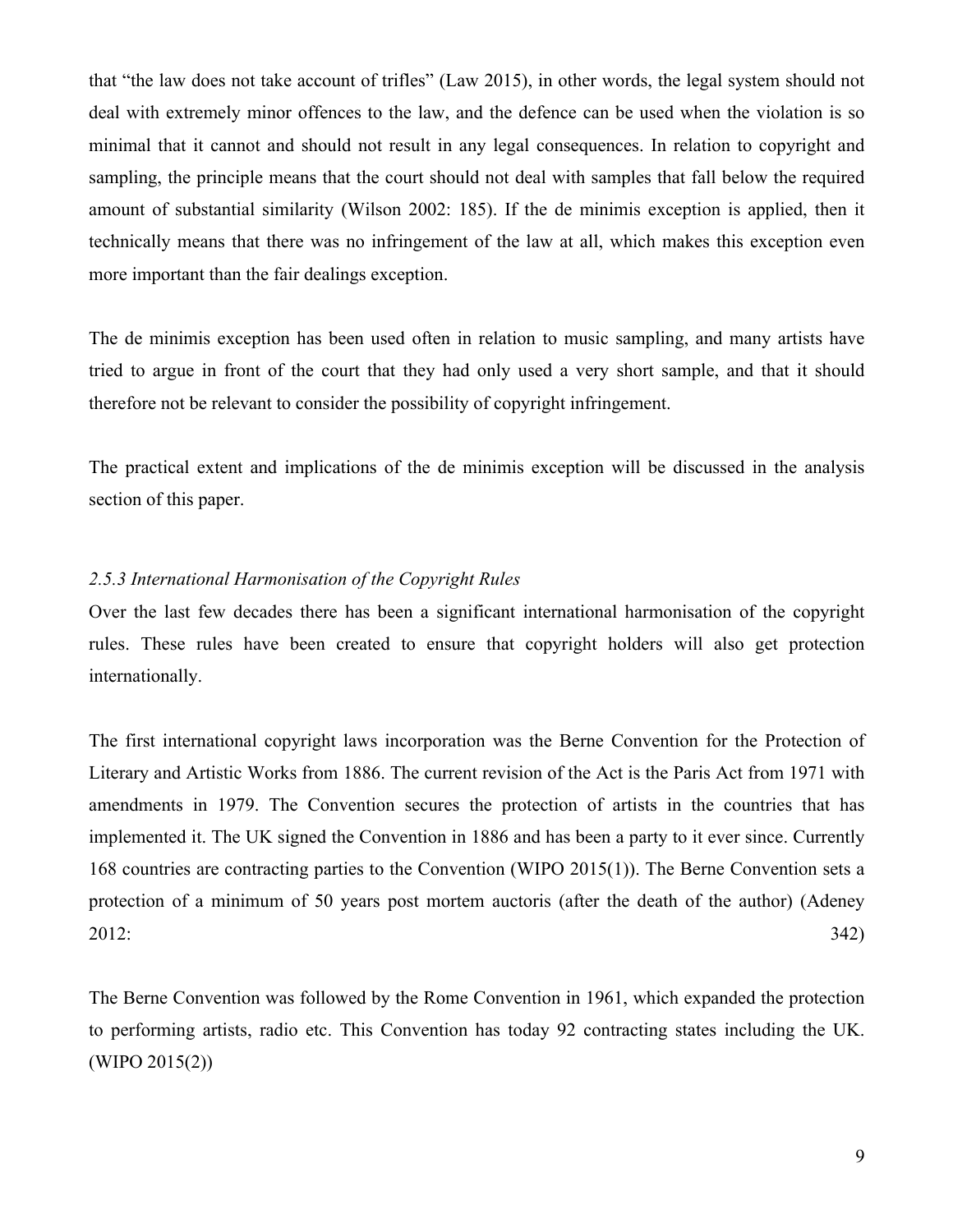Both the Berne and the Rome Convention was created long before the new technological development, and it was therefore necessary to supplement them with additional legislation. This resulted in the creation of the Agreement on Trade-related Aspects of Intellectual Property Rights (the TRIPS Agreement) in 1994 along with the World Trade Organization (WTO).

These international conventions will not be mentioned further in this paper. However, the fair dealings and de minimis exceptions, which have been explained previously, will also apply in relation to the rules under all these international conventions. The following discussion of the de minimis exception will therefore also apply to the international copyright laws.

# *2.6 Key Issues*

Music sampling is an art form that is still being used more and more, and it is therefore relevant to analyse the legal situation in relation to this genre, especially as method behind music sampling means that it is fundamentally built upon the use of someone else's copyright protected material. It has now been established that there are a number of applicable laws, however in relation to music sampling in the UK, the primary legal resources have to be considered in relation to the CPD Act and its underlying exceptions.

The key issues that will be assessed in this paper will relate to these exceptions of copyright. Having determined the basis of the copyright and the basic rules, the paper will change its focus. Generally, copyright relates to the protection of rights, but this paper will try to assess the limitations to these rights and discuss when it is necessary to let these rights waive for the rights of the sampler. It will do this by analysing the current possibilities of applying the de minimis and the fair dealings exceptions to sampling cases.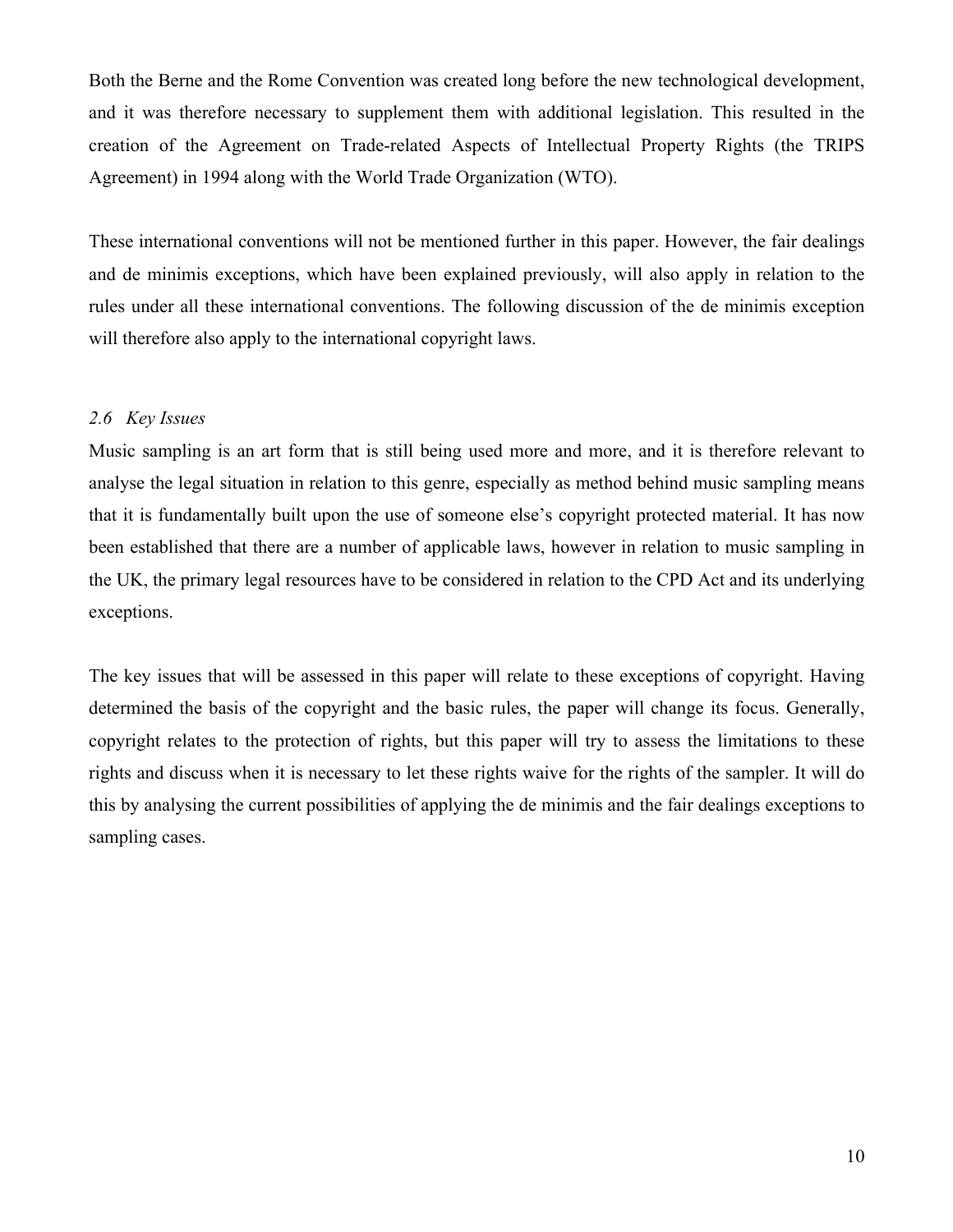#### **3.0 Methodology**

This paper aims to address two different areas. Firstly, it is the aim to establish the current legal position regarding music sampling and copyright, secondly, to assess the effects of these current legal rules upon artists' views regarding using music sampling and their creativity. The methodology for this paper has therefore had to be considered in relation to these different parts individually. It will consequently be necessary to use different methods to these different sections, which means that the paper will therefore become a multi-method research. The overall research will be conducted as a critical social research paradigm, in the sense that the research will not only aim to understand, it is also meant to challenge the current positions and possibly help bring change to them.

In relation to the first area, the primary research will relate to the already existing data by the means of the law and the case law. This will therefore be based on a critical legal doctrine method. But it will simultaneously also use the basis legal "black letter" analysis, where the analysis is based upon the letter of the law (LawTeacher 2016). This black letter analysis will focus primarily upon the interpretation of the statutes and the case law. However the analysis will also take a more sociological approach, as it will include both qualitative and quantitative research methods in order to assess the impact of the law (LawTeacher 2016). It is the aim to gain empirical knowledge of this effect. In this research this empirical data have been collected through a survey. This survey will be used to interpreting the general perception of the law but it will also be used to get a perspective to the extent of the use of sampling today and the general view upon sampling among musicians. The survey will be explained in the next section. It is necessary to use this sociological analysis, as it will fill the gaps in the black letter analysis that cannot be used to understand the "law in action" (LawTeacher 2016).

In relation to the second area, the effects of the current legal rules, the same sociological approach will be used, since here the survey becomes be main method to analysing how musicians feel that the law affects them and their creativity.

# **3.1 The Questionnaire**

The survey, which will be a quantitative research, was conducted to gain insight to the musicians' opinions of the law and its effect. The survey was created online through a survey website; Survey Monkey.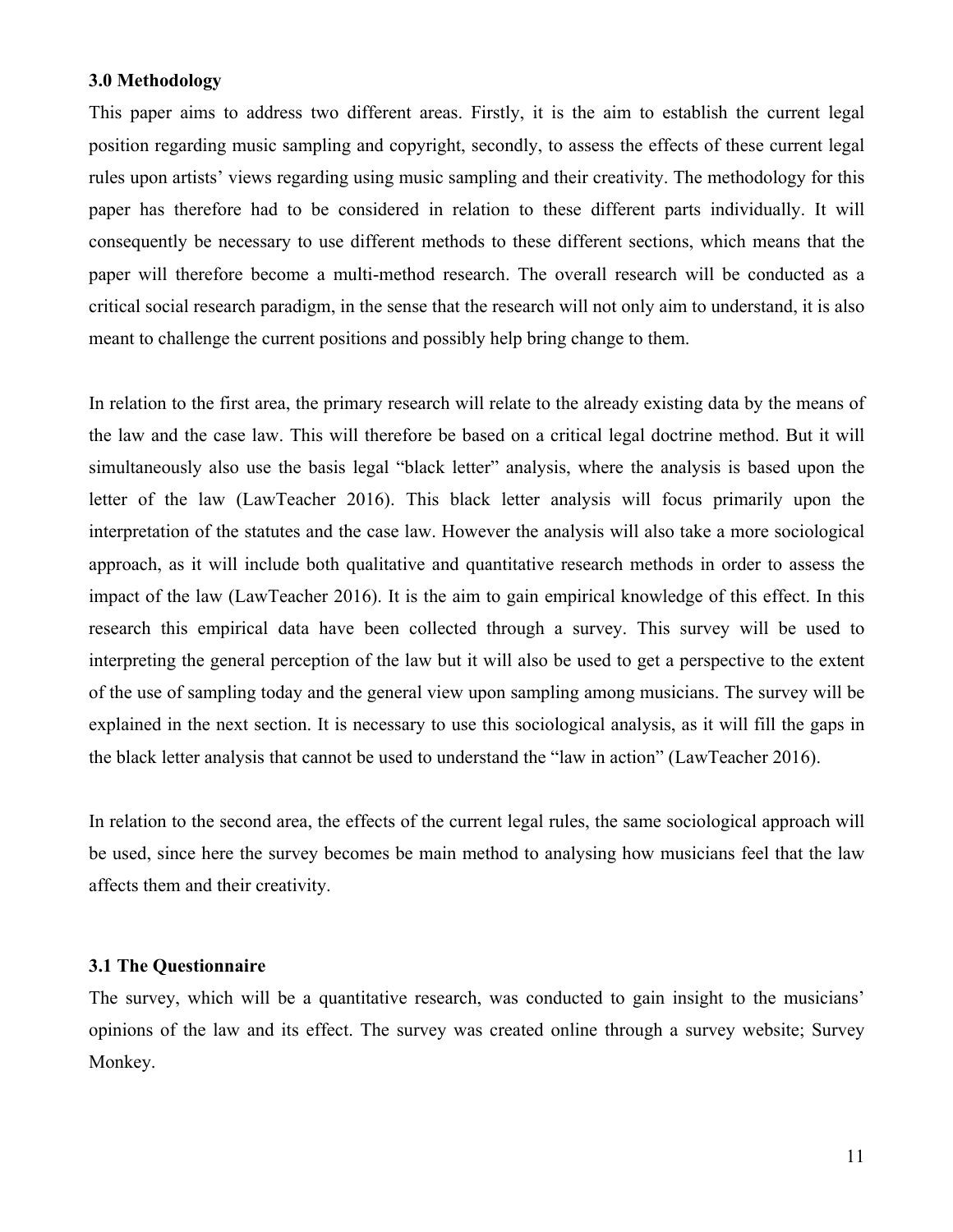My primary target market was the music performance students at University of the Highlands and Islands, as it would be easy to approach them at Perth College. It was the plan to have the survey emailed to all music performance students, however this was unfortunately not possible, so I was only able to get responses from a small group of students I was able to approach physically at the college. So I needed to expand the survey, both in order to get a greater number of respondents but also to expand the research to involve other groups of musicians. I therefore chose to also post the survey on social media. The survey was posted to my own person network as well as in all relevant British music groups on Facebook, such as London Musicians Network, Glasgow Musicians, Edinburgh and Lothians Music Scene and UK Musicians and Venues. The goal was to get at least 50 responses.

A quantitative research is an empirical research where the data is collected and analysed in numbers (Blaxter 2006: 64). This form of research is supposed to look at a larger picture and a more widespread. The qualitative research on the other hand aims to go into more detail or depth, it is said to be a research that it not in the form of numbers (Blaxter 2006: 64).

The analysis of the data will primarily focus on the quantitative aspect of the questionnaire, and it will focus on the descriptive statics analysis. The data will be used as nominal data (Blaxter 2006: 217). The main focus on the quantitative data has been chosen, as it becomes easier to analyse more general views upon the subject, and it will therefore be easier to place the individual responses into a larger picture. Using quantitative data allows the paper to draw clearer lines between the survey respondents and the general view among all musicians, as it will be assumed that the respondents can be seen as a small sample of the average musicians. The survey can therefore be used for a sample analysis (Qualtrics 2013). The qualitative data from the survey will then additionally be used to gain a deeper knowledge of the motivations behind individual responses.

#### **3.2 The Results**

The survey had 66 respondents; 60 % men and 40 % women. 56 % of the respondents were between 18-24 years, while 38 % were older.

Question 3 showed that 48 % had used music sampling, question 4 and 5 showed that 86 % think that music sampling is acceptable, while 80 % would feel ok about having their own music sampled. The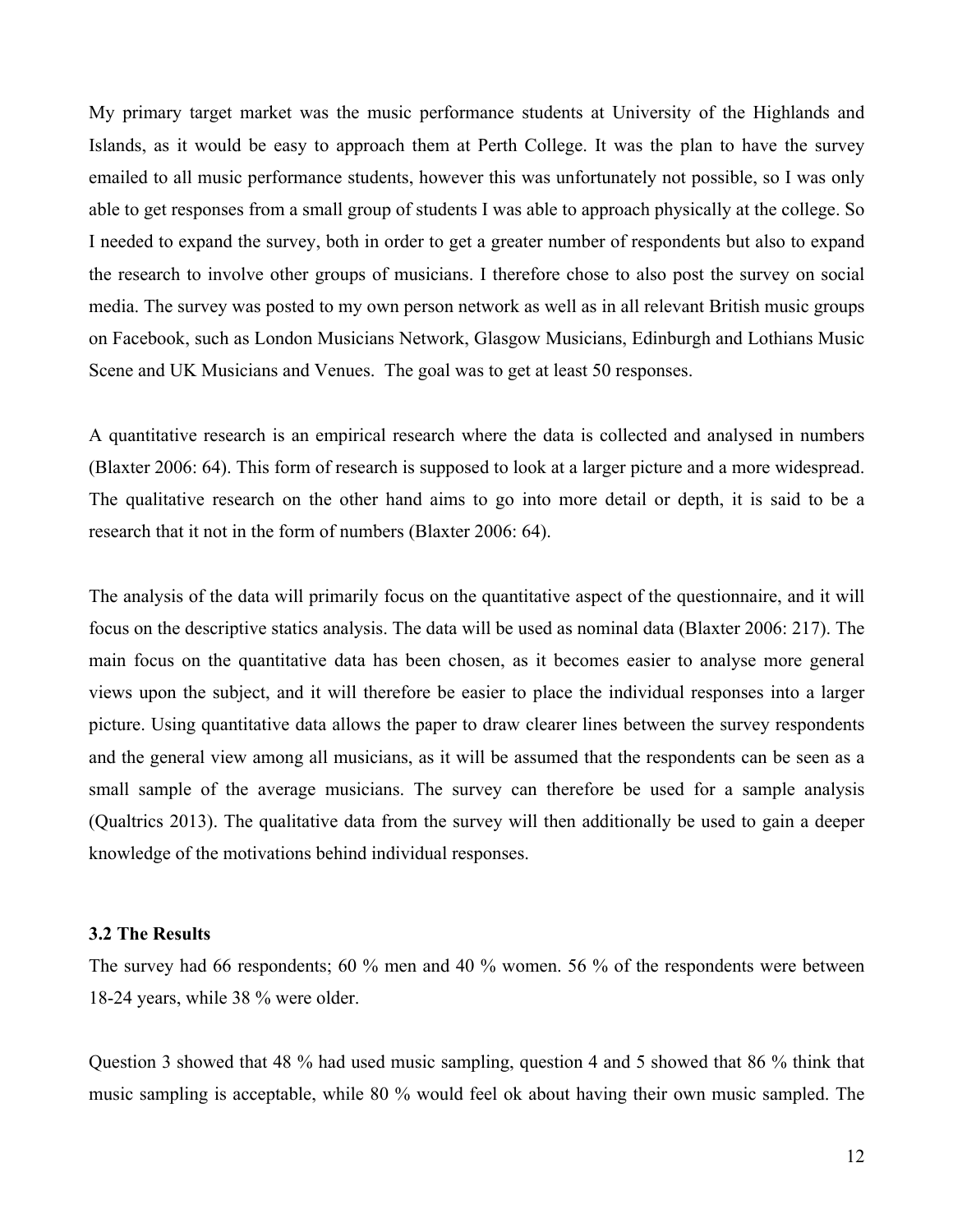answers to question 6 varied a lot, however 23 % said that there should never be a limit to the length music sampling. Question 7 showed that 53 % thought that there were no disadvantages to having limitations to music sampling. Question 8 showed that only 6 % thought that music sampling should be illegal, while question 9 showed that 53 % thought it should be completely legal. Finally, question 10 showed that 52 % thought that limiting sampling could also limit creativity.

The quantitative survey results will be used in the analysis section to examine or underline the current understandings and views upon music sampling. While the qualitative results will be interpreted and used to get a deeper understand upon the background of the quantitative survey responses.

### **4.0 Discussion / Analysis / Case Studies**

The following discussion will examine the possibility for applying the previously mentioned exceptions to copyright upon music sampling. First the fair dealings exception will be considered and secondly the de minimis exception will be examined. The last part of this section will analyse the effect the current legal situation has upon creativity.

But before dealing with these issues, it is necessary to consider the purpose and reasons behind copyright and the exceptions to it, as this will provide a necessary knowledge, which has to be applied when interpreting the rationales in the law and the courts' decisions in the analysis.

In addressing and analysing these regarding music sampling and copyright, it is necessary to simultaneously also analyse the American position and case law. Mainly because it can be an important help in the interpretation of the UK situation, as there has been a greater extent of court cases in the US. Additionally, the US and UK statues to a great extent mirrors each other, and they are additionally based upon the same legal theories found in all common law countries. It especially becomes important to look towards the American legal stand and their courts' decisions, as there currently has still not been a single verdict regarding sampling and copyright in the courts in the UK. There has been several cases that has been started up as court cases, but which have ended up being settled outside court, e.g. when The Rolling Stones sued The Verve for breaching a licensing contract, when they allegedly used a longer sample than allowed in their track "Bitter Sweet Symphony". The fact that the artists and record labels in the UK keep away from the courts and settle their disputes themselves, shows that it is unclear what position the UK courts might take in a case. The parties will simply not risk taking their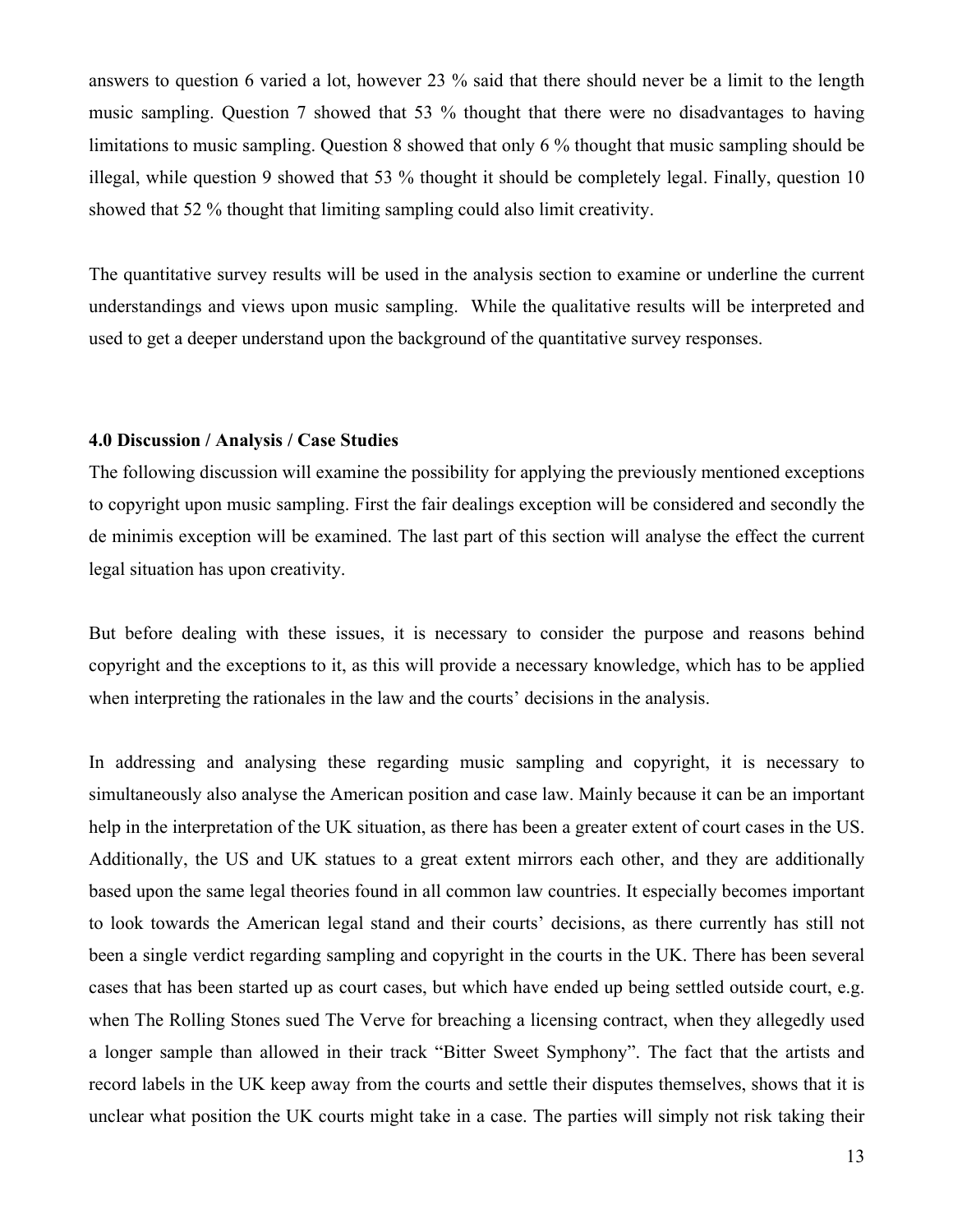disputes to court, as they cannot predict the outcome and it will most likely be cheaper to settle the cases themselves. This also clearly shows that it is necessary to have the state of law clarified.

The next part will therefore also consider the American concept of "fair use", which is almost equivalent to the UK concept of fair dealings. But it will also consider the differences between the two concepts

# **4.1 The Considerations Behind Copyright and its Exceptions**

In order to analyse the law and understand the reasoning behind the outcomes of cases in the courts, it is important to understand the purpose of copyright and the reasons behind the current law. In the US and in the UK the copyright protection is mainly designed to protect the economic interest of the copyright holders. The statutes have been created around the objective to balance these rights of the copyright holder with a range of other rights, interests and freedoms.

The exceptions regarded as fair dealings must be regarded as being mainly based upon social objectives; such as education, libraries and archives. But most important is the freedom of expression, which should be protected, but only as far as it does not hurt the copyright holder. This is the reason for the possibility of using copyright protected material for criticism and reviews.

All these reasons have to be considered and weighed against each other by the courts in all copyright cases. So when the courts have to consider whether the exceptions should apply, then the need to consider whether in the specific situation it is necessary to determine that the considerations for the freedom of expression etc. is deemed more important.

# *4.1.1 The Fair Dealings Exception*

Currently the fair dealings exceptions in the CPD Act explicitly state what can be considered an exception to copyright. However, it has been seen in a few American cases that artists were attempting to get their sampling considered as a fair use. Unfortunately, as the statutes are currently formed, this exception does not seem to be able to be extended to include samplings, unless the sampling is used in relation to one of the exceptions, which most likely will be for the creation of a parody. In the American case of Campbell v. Acuff-Rose Music, Inc. from 1994, Roy Orbison's "Oh, Pretty Woman" was sampled by the rap group 2 Live Crew.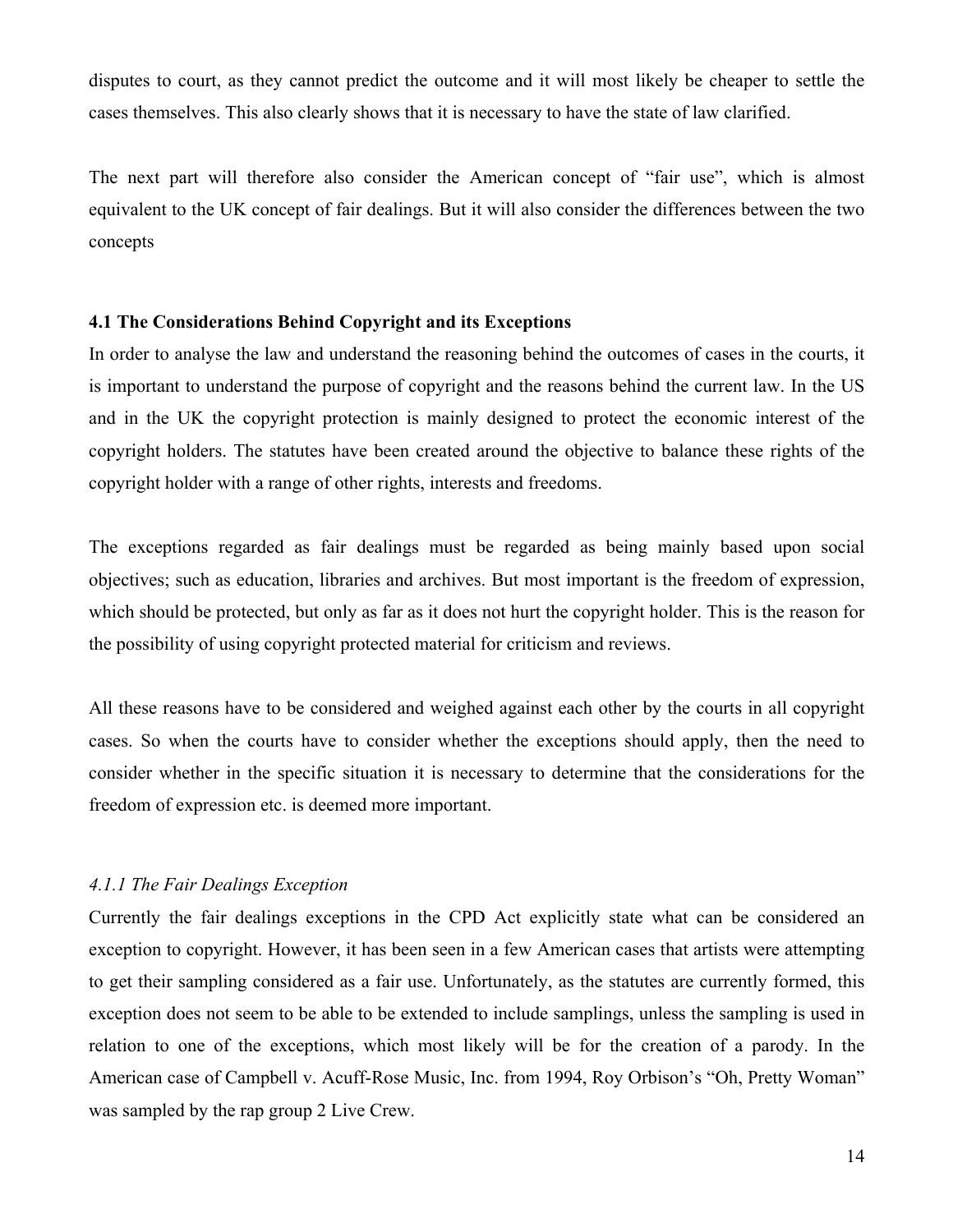The Supreme Court held that the use could be rendered as fair use, as the song was a parody under §107 of the Copyright Act of 1976. This was the first case where it was ever settled that a parody was a protected form of speech within the scope of §107. In this court case, the court began the case by describing the need for the balance between protecting copyright while still allowing others to build on it. It was also described how it has to be analysed whether a use is fair use, then the court need to…"look to the nature and objects of the selections made, the quantity and value of the materials used, and the degree in which the use may prejudice the sale, or diminish the profits, or supersede the objects, of the original work."

The Federal Court held that the use could not be considered fair, due to the commercial nature, whereas the heart of the original work had been sampled to become the heart of the new work. However, the Supreme Court in the end held that the 2 Live Crew's parody should be considered a fair use under § 107, and that a commercial nature did not necessarily mean that a use had to be unfair.

§ 107 of the Copyright Act does not itself directly list that a parody can be fair use, however it states the same fair use exceptions as the CPD Act, such as education, criticism etc. It can therefore be questioned whether a parody would also be included in the interpretation of the fair dealings exceptions under CPD Part I, Chapter III. It is most likely that the UK courts would interpret the exceptions in the same manner. However, one factor could possibly cause the courts to have a different perspective is that fact that the CPD Act states in greater detail what should be considered a fair dealing, while § 107 merely states that acts "such as criticism, comment, …". The wording "such as" clearly shows that the list is not exhaustive, whereas the list in the CPD Act could be seen as exhaustive due to the extent and detail in CPD Part I, Chapter III.

In 2006 a Growers Review (Grower 2006), an independent review, of the CPD Act recommended that the fair dealings section of the Act should be changed so that it could include an exception for transformative use (sampling), however it was not possible due to the "exceptions set out as permitted in the Information Society Directive", and the review board as a start could only suggest that the directive should be amended. However, the board also emphasised the importance of parodies and the value that they can create. It mentions as an example of the possible value, Weird Al Yankovic and his parody songs, for which he received 25 gold and platinum albums and two Grammys. The boards  $12<sup>th</sup>$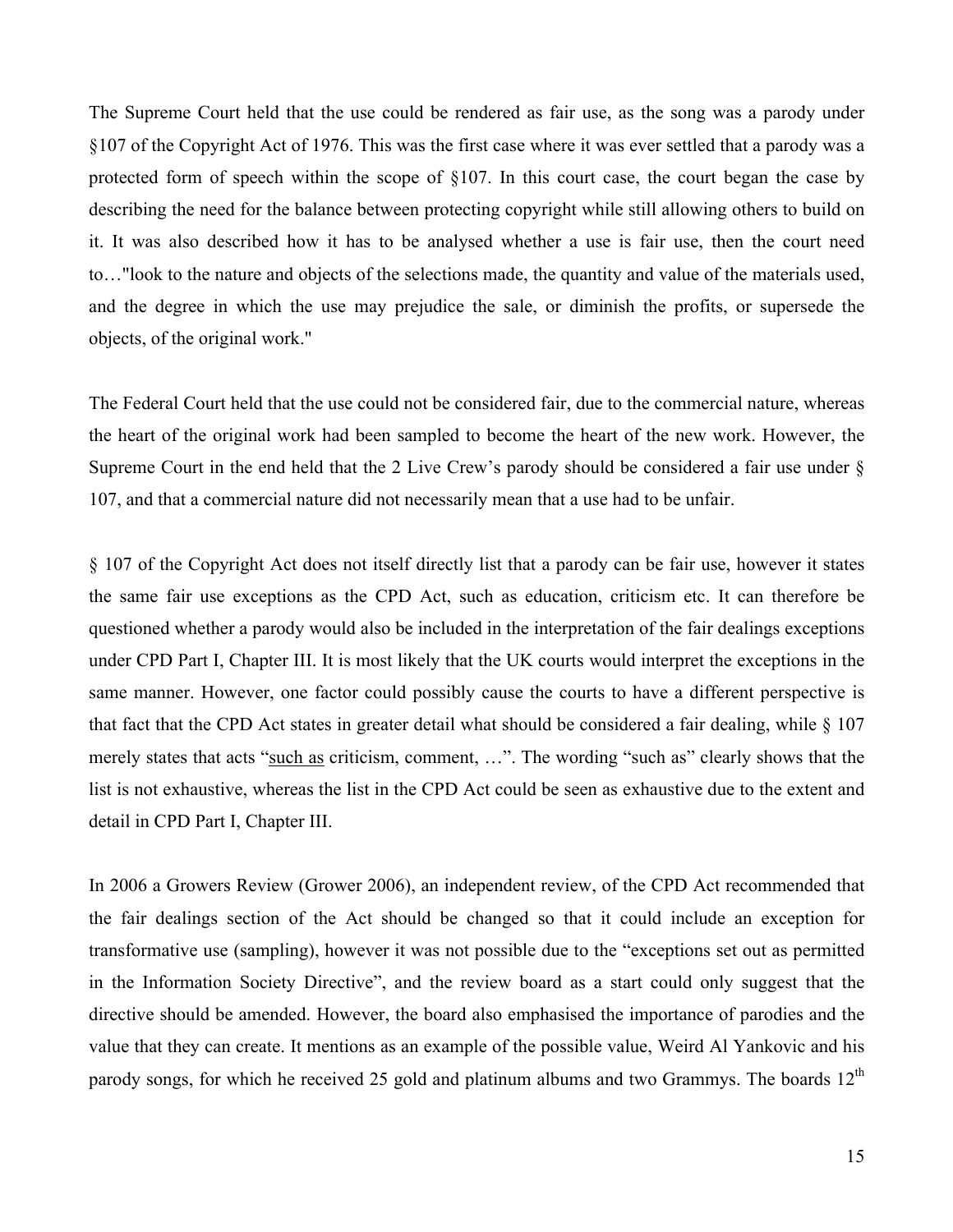recommendation was therefore to "create an exception to copyright for the purposes of caricature, parody or pastiche by 2008". This amendment has still not been created.

The recommendation also shows that it is the general view that the current exceptions in the CPD Act should be considered exhaustive, and at this current state a parody will not be considered a fair dealing in the UK courts.

It has in no other circumstances been possible to apply the fair dealings/fair use exception to sampling, which presumably must mean that the sampling can never be considered fair dealings in the UK courts, where as in the US courts sampling cannot be considered a fair dealing unless it is used in a parody. Hopefully, in the future the recommendations of the Grower Review will be considered and added to the CPD Act, in so making it a fair dealing to use sampling both for parodies and any other form.

If the courts were ever to consider that a parody or something else falls under a fair dealings exception, then it itself does not necessarily mean that there is not an infringement. In these cases the courts have to consider whether the specific dealing is fair. This test includes interpreting the nature of the work, how the work was obtained, the amount taken, motives, commercial benefits, etc. Artists therefore have to remember that a dealing, which falls under a fair dealings exception, can still be considered unfair and therefore lead to conviction.

# *4.1.2 The 'de Minimis non Curat lex' Exception*

The de minimis principle is a well-known concept across all legal systems. It is a principle that is needed to protect the courts from spending unnecessary time and money on trivial matters. It is not a principle that necessarily has to be mentioned explicitly in the law, as it will always apply indirectly. However the CPD Act section 16(3) is based upon this principle. This section states that if the use of a protected material, does not relate to a substantial part of the material, then an act, even if it is not a fair dealing, will not constitute an infringement. This does, however, open up another question – what will qualify as substantial? And is it a qualitative or quantitative criterion? This following section will try to analyse what the courts in the UK would possibly consider to be substantial. The section will analyse how the American courts have used the de minimis exception in relation to music as well as considering what the British courts and scholar point of view might be.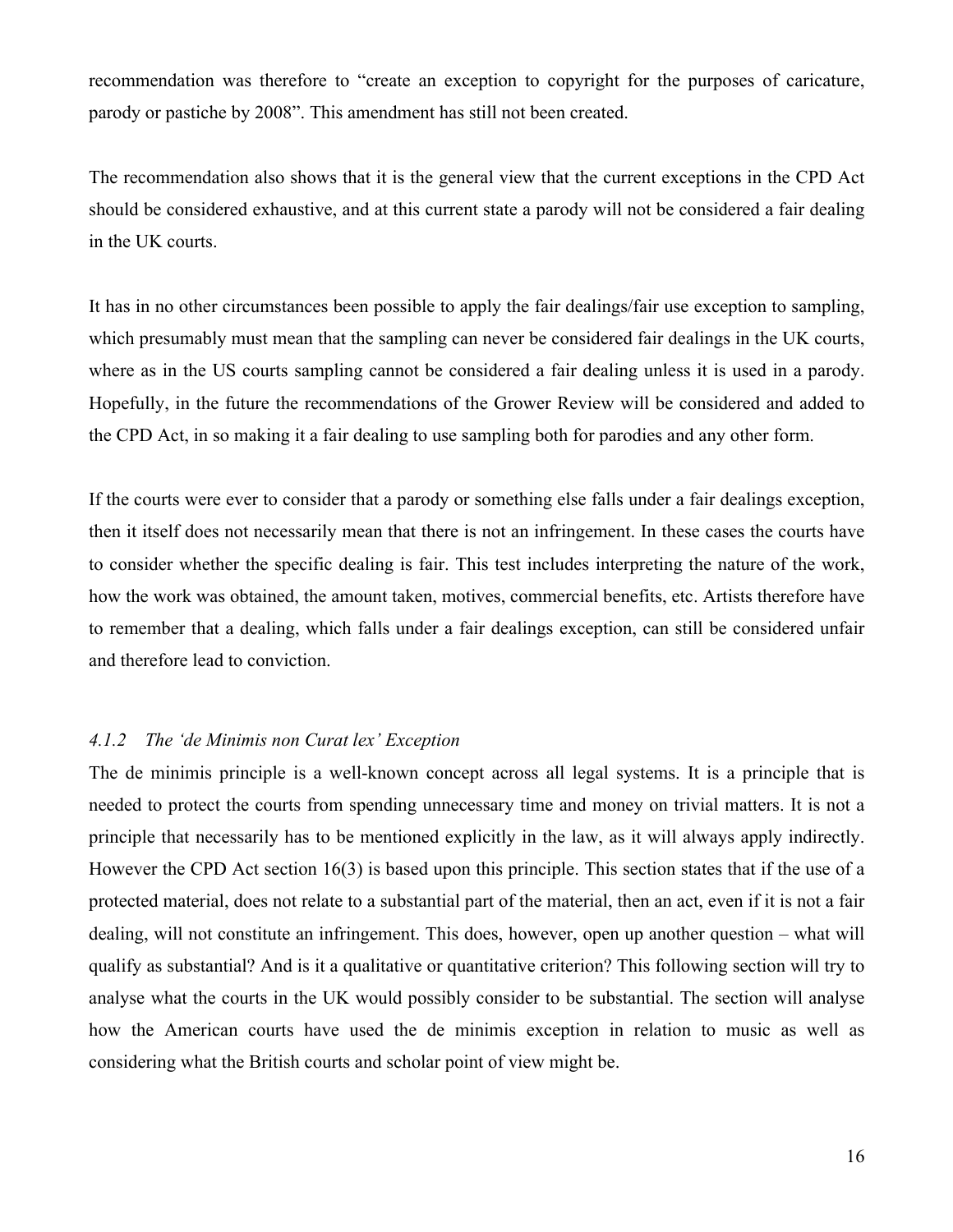# *4.1.2.1 The Basis of the 'de Minimis Exception'*

The basis of the de minimis exception in UK copyright is found in section 16(3), which reads:

"References in this Part to the doing of an act restricted by the copyright in a work are to the doing of it--(a) in relation to the work as a whole, or any substantial part of it …"

According to this provision the core of a copyright case will concern whether the sample constitutes a substantial part of the protected work. Only if it is so, then the act will be infringing. The question then relates to how long a sampling can be before it constitutes a substantial part.

In the questionnaire it was asked how long the respondents thought should be allowed. It is clear from the answer that there is a mixed view upon this. Only a small majority of people (17 %), who chose a time length, thought that there should be a limit of 10 seconds. While 7 % thought that all sampling should be illegal, and 23 % thought that there should never be a limit. These answers do not only show that there is a split view upon sampling, but it indirectly also shows that there is a great uncertainty of what it legal. If the artists knew what was legal, then they would most likely unconsciously pick the legal amount.

It has been said throughout the music industry that there was an unwritten 3-second rule (McKenna 2000). However even though the music industry might find 3 seconds appropriate, the courts might not necessarily agree.

It will probably be impossible to determine a specific length of a legal sample, as it has to be considered what has been sampled, whether it is the heart of the original work or if it is a trivial part of the original work. It also has to be considered how the sample is used; if it is the primary part of the new track or if it is a minor part of it. So the courts would have to apply the same test to the sample as they would have to in relation to the fair use. In general this test can be seen as a proportionality test, which is a test the courts should consider in every single case regardless of subject. This has also been seen in most recent sampling court cases, cf. Tuff ´N´ Rumble Management Inc. v. Profile Records Inc.

Despite the unlikeliness of determining a legal threshold for sampling, the following will examine how the exception has been used previously within US courts.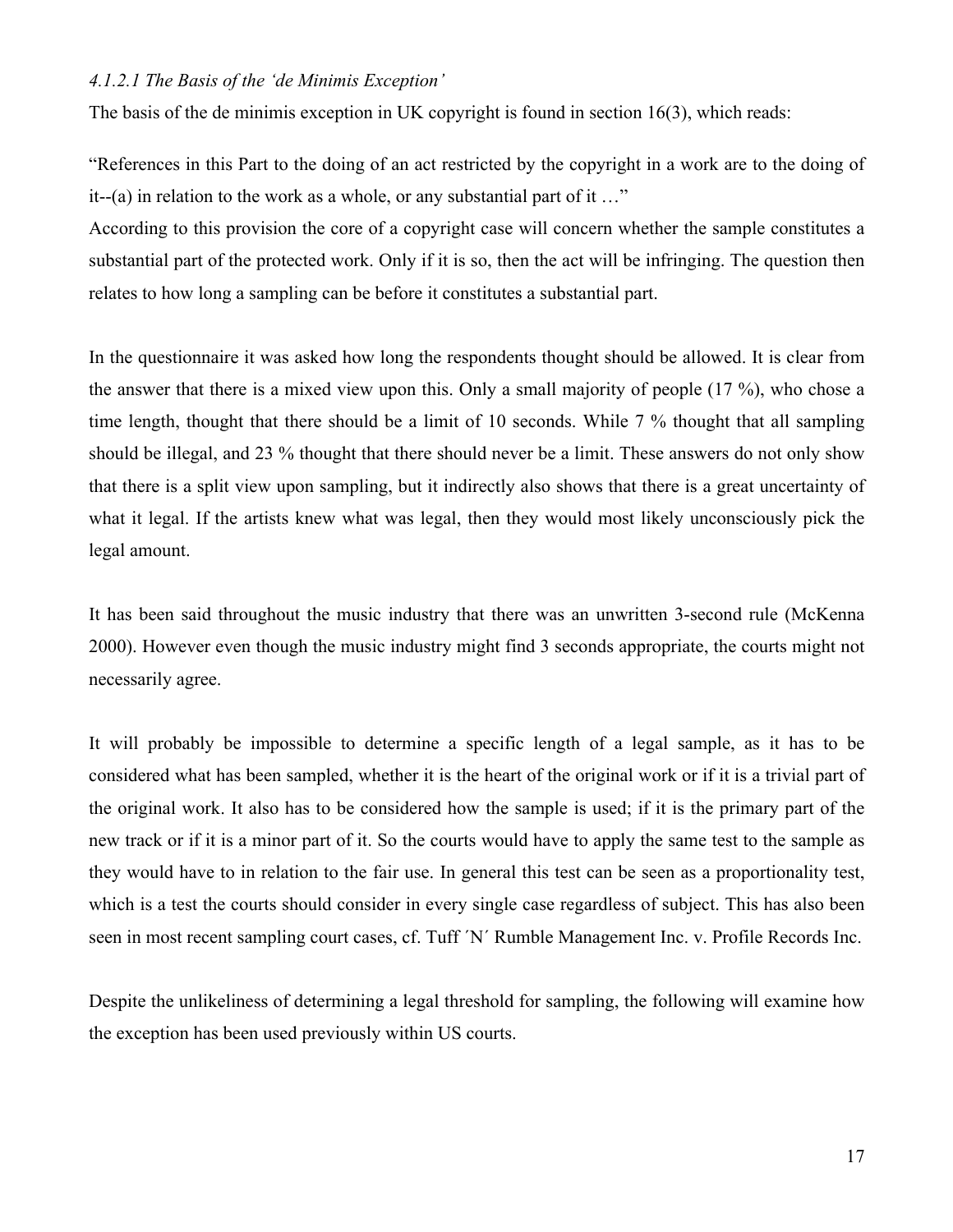# *4.1.3 Former Use of the 'de Minimis Exception'*

One of the first cases to ever determine that the de minimis principle could be applied in copyright law, was a case from 1909, in the case the Judge stated that: "Even where there is some copying, that fact is not conclusive of infringement. Some copying is permitted. It must be shown that it has been done to an unfair extent" (West Publishing Co. v Edward Thompson Co.)

One of the leading cases on the de minimis principle in copyright is Fisher v Dees. In this case the court established that there could only be an infringement when the average audience would discover a similarity. The case was one of the first to establish the link between the de minimis principle and the substantial similarity demand. These cases also determine that there is a clear possibility to apply the de minimis in copyright cases. However, the question arises whether this also includes cases regarding music sampling or derivative works. The following will analyse a number of US cases, whose issue was the link between music sampling and the de minimis exception. As sampling affects both the rights in relation to the composition and the recording, then these and their relation to the de minimis will be analysed separately in the following.

#### *4.1.2.2 In Relation to the Composition Rights*

The possibility to use the de minimis exception in relation to composition rights was confirmed in the case of Newton v Diamond. In this case the Central District Court of California held that the Beastie Boys' sampling of a three-note sequence and one background note from Newton's song "Pass the Mic", was neither a qualitative or quantitative substantial, which meant that the sample was de minimis and could therefore not amount to an infringement.

In the case the Beastie Boys had managed to get license for the sound recording through Newton's record label, however they had not been able to obtain license for the underlying composition. Newton therefore sued Beastie Boys for having infringed his copyright by copying a 6 second section of "Choir". The Beastie Boyes had only obtained license for the recording, but had been unable to get license for the underlying composition. The court therefore only had to consider infringement of the composition. The court here considered whether the sample was of a particular qualitative or quantitative quality, which could cause an infringement. However the court concluded that the underlying composition,  $C - D$  flat – C, sung over a background C note, was of no significance and could therefore not be protected.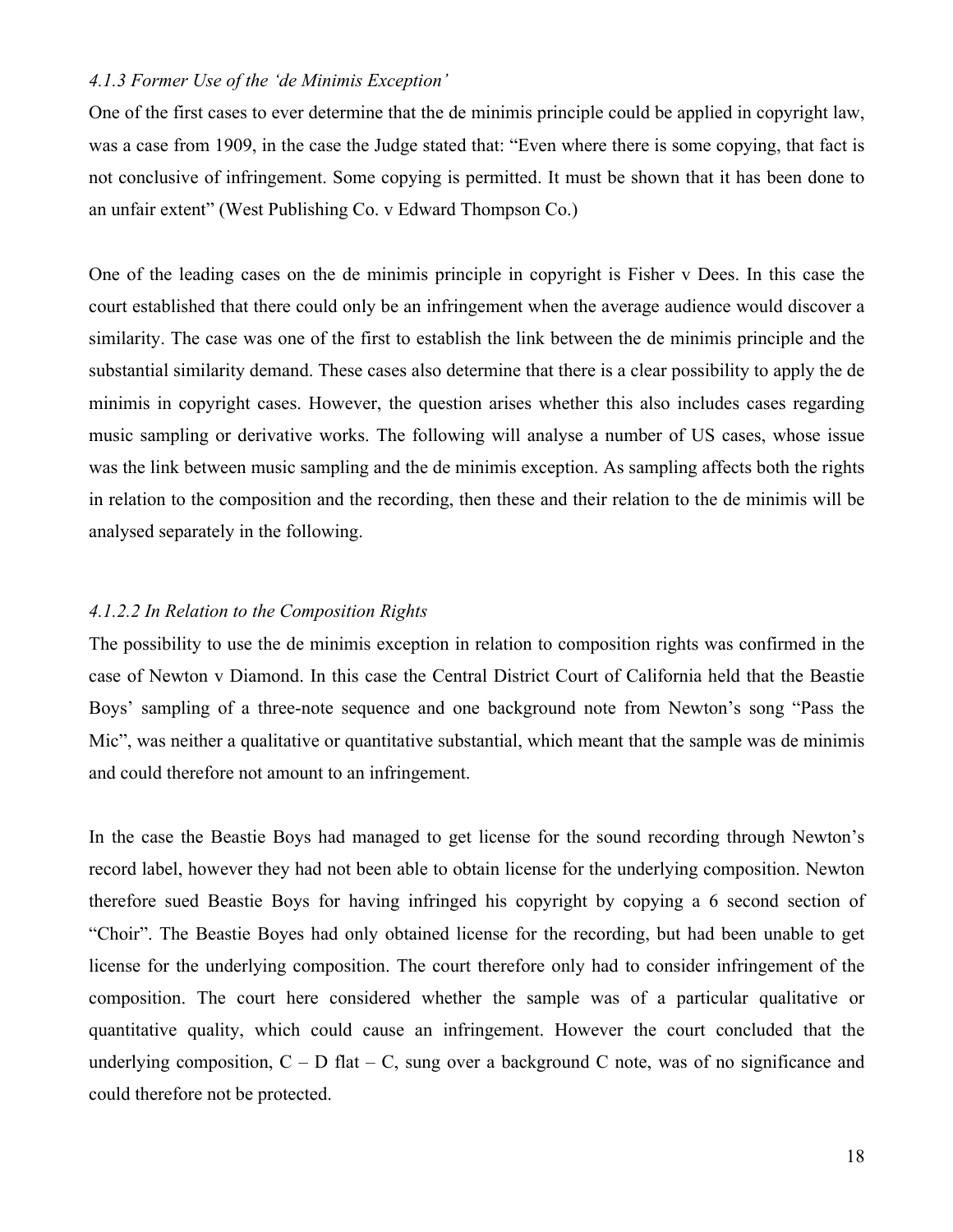This case could possibly show that using any smaller segment of a composition will most likely be de minimis, as the notes in themselves cannot be considered unique and significant - whereas the significance is established in the performance and the recording.

# *4.2.1.3 In Relation to Recording Rights*

A recent case of the US Court of Appeals for the Sixth Circuit ruled regarding the possibility to use the de minimis defence in relation to music sampling and recording rights. The case, Bridgeport Music, Inc. v. Dimension Films raised the issue of using the de minimis defence. The case addressed N.W.A's song 100 Miles and Running, in which there was a sample from George Clinton and the Funkadelic's song Get Off Your Ass and Jam. The sample was a two second guitar chord, which had been lowered in pitch and looped five times in the new song. The defendants did not contest the use of sampling, but they tried to argue that the sample was de minimis and should therefore not be considered to be an infringement of Bridgeport Music rights due to the de minimis exception. The Federal Court ruled that there was no infringement, however the appeal court overturned this ruling. The appeal court started their ruling by saying, "Get a license or do not sample. We do not see this as stifling creativity in any significant way", which clearly showed the courts view upon sampling. Furthermore, the court concluded that "even when a small part of a sound recording is sampled, the part taken is something of value", and it would therefore not matter how much was sampled. Ultimately the court concluded that music sampling would regardless of its length always infringe copyright. The same attitude was adopted by the court in the case of Grand Upright v Warner, which is known for the quote "Thou shall not steal", as well as the court refusing to even consider the de minimis exception.

In Bridgeport Music v. Dimension Films, the court argued that it is following the general view in the music industry, and that it would only primarily be musicians within the rap/hip-hop music genre that would disagree with this point of view and see the ruling as stifling creativity. However, the survey conducted in relation to this paper clearly showed that there generally is a greater positive view upon sampling as being a good thing.

This case however will only be binding for the Sixth Circuit in America (Kentucky, Michigan, Ohio and Tennessee), and hopefully other courts will not take the same position. And the case Grand Upright v. Warner was only from a district court can could therefore possibly be overruled by the court of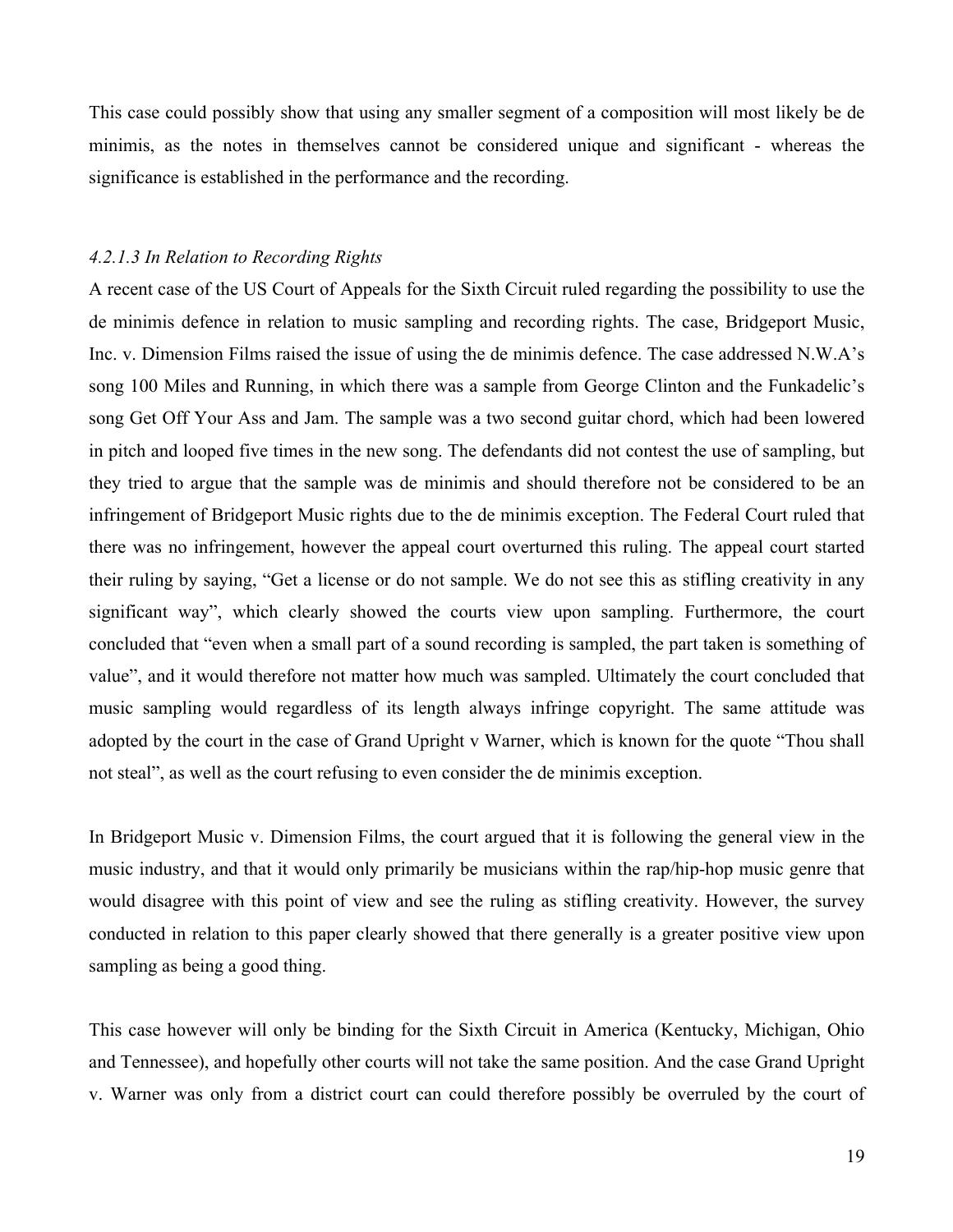appeals, and it is therefore not binding for any district or higher courts. And it must be considered that in some circumstances the de minimis exception can apply. The exception is clearly stated in the CPD Act, so the only question relates to the extent of the exception, and whether CPD Act s 16(3) should be seen as a qualitative or quantitative test of the sampling. The US ruling mentioned that the current copyright law in America did not have such as wording.

Which meant that the court had had taken a literal approach in regards to the interpretation of the law, which meant that they had had applied the wording directly in this case, and thereby disregarded any possibility for underlying principles. Unfortunately, rulings like this might possibly harm the music industry in the longer term, if this ruling becomes precedence for future rulings, as it completely undermines a well-known and recognised music genre. However, it has been seen that other courts have been more willing to accept the de minimis defence, e.g. in a case from 2014, TufAmerica, Inc. v. Warner, a sample of the word "oh", which was used more than 40 times in the new work, was considered to be de minimis. This ruling was by the same court that in the case of Grand Upright v. Warner had stated that the de minimis exception would never apply to sampling.

The possible extent of the de minimis exception must depend on a specific test of whether the sample amounts to an unlawful appropriation, by being substantially similar, cf. Marlon Williams v. Calvin Broadus, Newton v. Diamond etc. There is therefore a clear relationship between the de minimis consideration and the substantial similarity test.

# *4.2.2 The Substantial Similarity Test*

In order to determine whether a sample will be lawful or not it is necessary to apply a similarity test. By applying this test to the specific case, it will be possible to determine the specific threshold for lawful sampling. The test has to be used ad hoc, and it might therefore not be possible to determine a general threshold for all sampling. However, it will be possible to establish some general rules and guidelines. In the following it will be attempted to determine what the courts consider to constitute an infringing similarity.

As sampling means to copy a specific piece of existing music and use it in a new work, then it will generally be similar or there will at least be a high degree of similarity. In reality, unless the sample has been altered or digitally manipulated, then it will be identical to the original work. In general copyright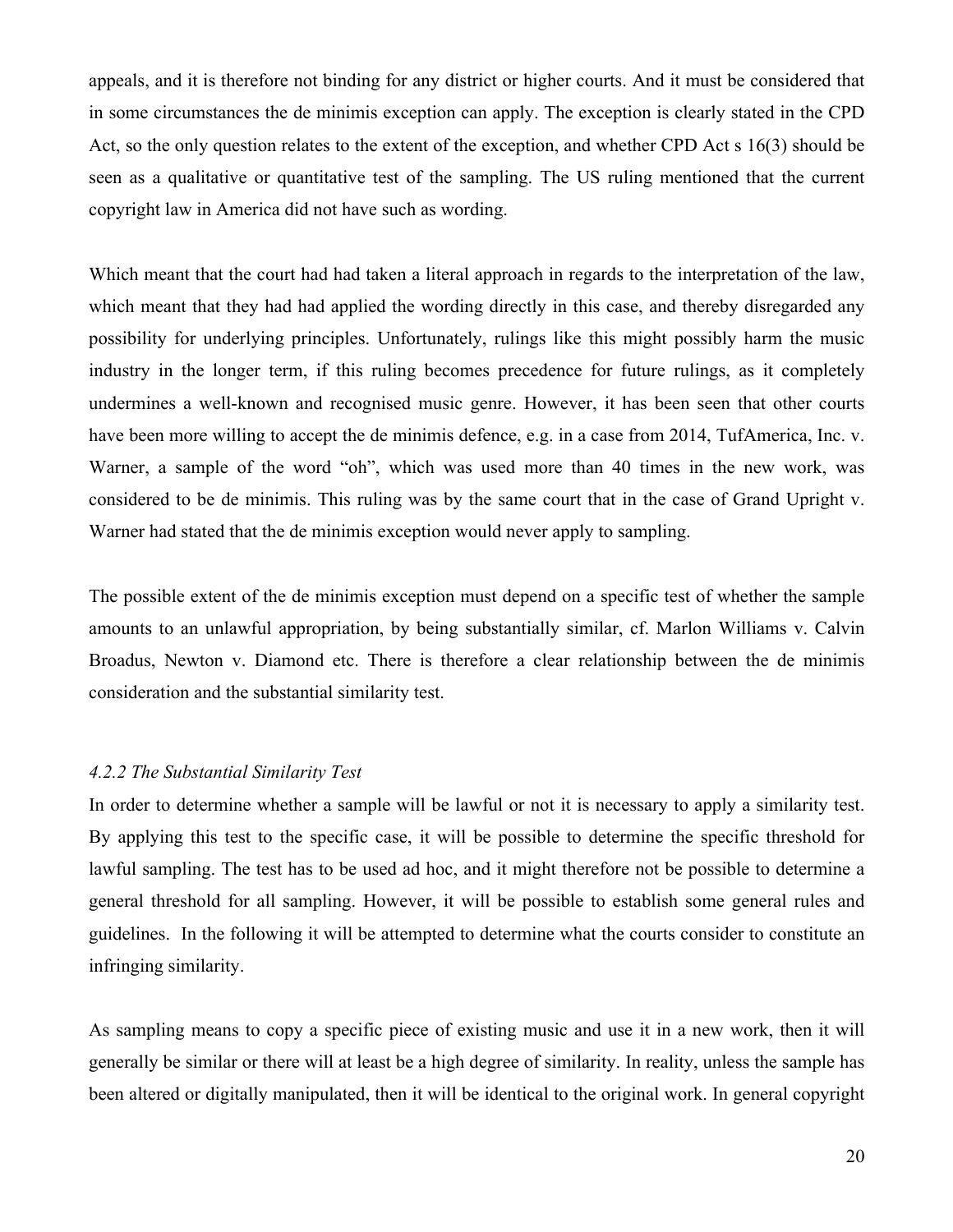law is an area that is often dealing with a high degree of similarity, and it has therefore been established that if "the similarity is only as to nonessential matters, then a finding of no substantial similarity should result" (Nimmer) (Newton v. Diamond) despite the sample being completely similar to the original work. This form of similarity, where a work has been copied directly, has by the courts been described as a fragmented literal similarity, which does not necessarily cause an infringement. In these cases where there will be a high degree of similarity or a fragmented literal similarity, it is necessary to consider whether the similarity is trivial or if it has substantial essence.

One of the first US cases that tried to establish the substantial similarity test was "Jarvis v. A & M Records" from the District Court of New Jersey in 1993. In this case, where a bridge section and a keyboard riff had been sampled, the court argued how the substantially similarity test should be considered. Firstly the court concluded that the test would always be an ad hoc test, which then subsequently will mean that there is no general answer to what can be considered substantial similarity. They also conclude that the test generally has been considered to be a test of whether an ordinary lay (a person, who does not have professional or specialised knowledge of the subject) person would consider the two works similar (see also Bridgeport Music, Inc. v. UMG Recordings, Inc.). The court dismiss the idea that a sample could only infringe a work within it's own genre, meaning that e.g. a sample in a rap song could never infringe a pop song. The court clearly states that this is not the case, and the test has to be conducted without regards to the musical genre. This has also been seen in other cases where the court concluded that there were infringements, even when the two works were completely different and where they reached completely different markets (Grand Upright v. Warner).

Lastly, the court defends the general quality/quantity test by explaining its significance by explaining how the value of a work can be diminished even if a small (but qualitative important) part of the work has been copied.

It therefore seems as though the test should always include both a qualitative and quantitative aspect, in so that the similarity and thereby infringement can either occur if the sample has a certain length (quantitative) or if the sample comes from the heart or an important part of the original work (qualitative). In so that it is the quantitative and qualitative significance of the sample that has to be considered in relation to the original work (Newton v. Diamond, Marlon Williams v. Calvin Broadus). And here is it not relevant to consider how substantial a part of the sample is in the new work. This reflects the general infringement test, which has been known since the creation of copyright. In 1841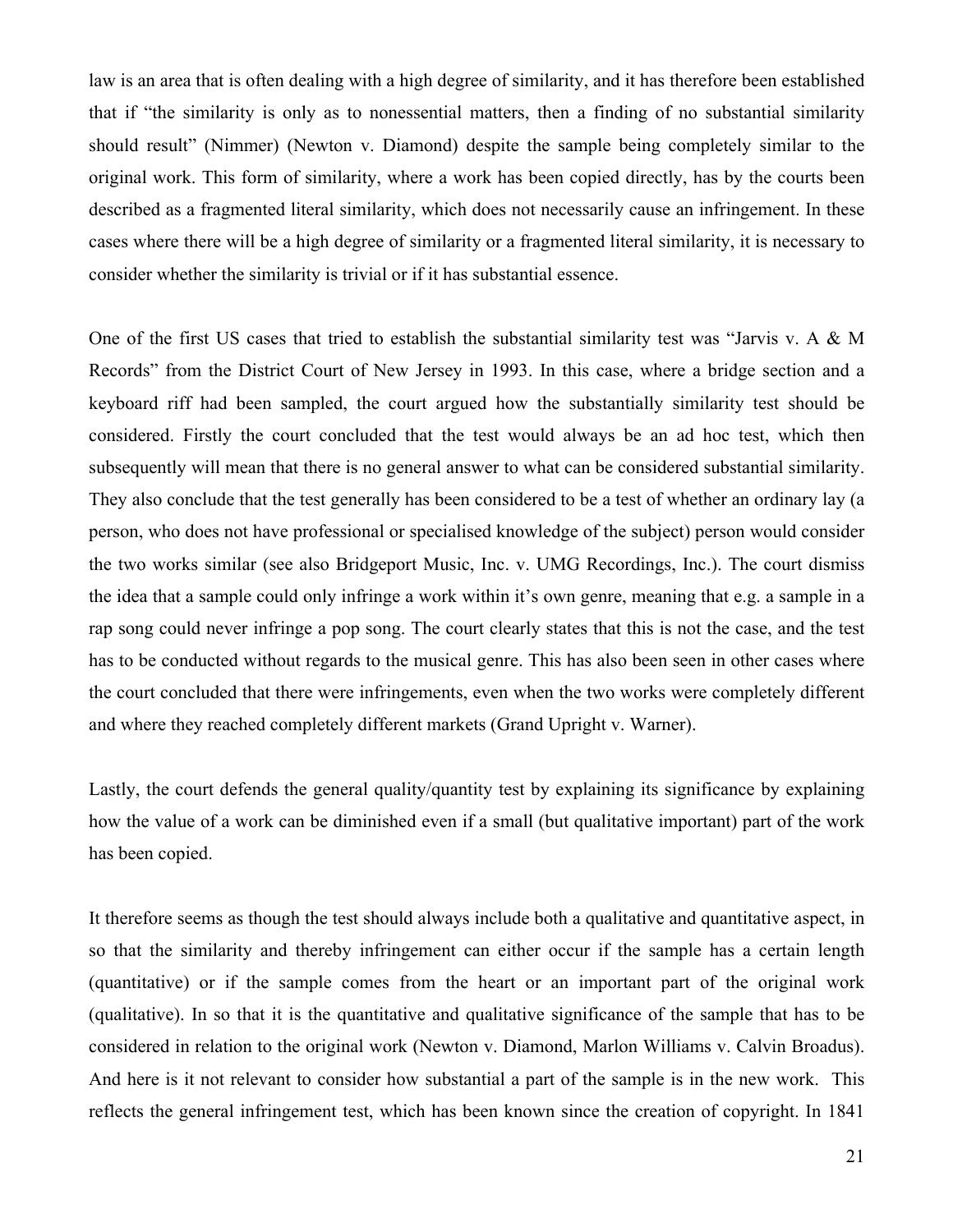Justice Story states the question relates to whether "so much is taken… that the value of the original is sensibly diminished, or the labors of the original author are substantially to an injurious extent appropriated by another" (Folsom v. Marsh).

By determining the substantial similarity in relation the significance in the original work will protect against insensible use, which could otherwise just be concealed among non-infringing material in the new work. The test will therefore have to consider both the qualitative and quantitative aspect of the used sample. It is likely that the qualitative aspect of the test will be of greatest importance to the substantial similarity test (Bridgeport Music, Inc. v. UMG Recordings). As the length of the sample becomes unimportant if the sample only relates to an unqualified and unsubstantial part of the original work.

## *4.2.2.1 The Extent of the 'de Minimis Exception' in Relation to Music Sampling*

Unfortunately, it will not be possible to set some more clear rules for the allowed extent of sampling, as the courts have to consider each case individually. It has been considered among the music industry that there was an assumption that there was a 3-second rule (McKenna 2000), meaning that any sampling less than 3 second would be allowed. However, the courts (at least in America) do not agree with this perception, and have often ruled shorter samples to constitute infringements. Even the American courts have concluded that it is necessary to establish a bright-line rule (Bridgeport Music v. Dimension Films), however such a rule can only be established by the courts or through legislation. And the legal situation for sampling will, until then, be unclear.

If a musician were to use sampling, then it has to be recommended that he obtain the necessary license or at least limit the sampling to an insignificant and short part of the original work if he wants it to be allowed under the de minimis exception. This will of course limit the possibility for sampling dramatically, and this does not reflect the general views among musicians. The survey showed that 86 % of the respondents thought that sampling was acceptable (question 4), as long as there was some sort of permission granted. And only 8 % thought that sampling should never be permitted (question 6). 80 % would not mind if their own music was sampled, which clearly shows the more open-mindedness regarding sampling among musicians. The use of sampling is still expanding, through cheaper and easier sampling software, and it makes it more important for the courts to establish these bright-line rules so that musicians will know how to act in relation to sampling.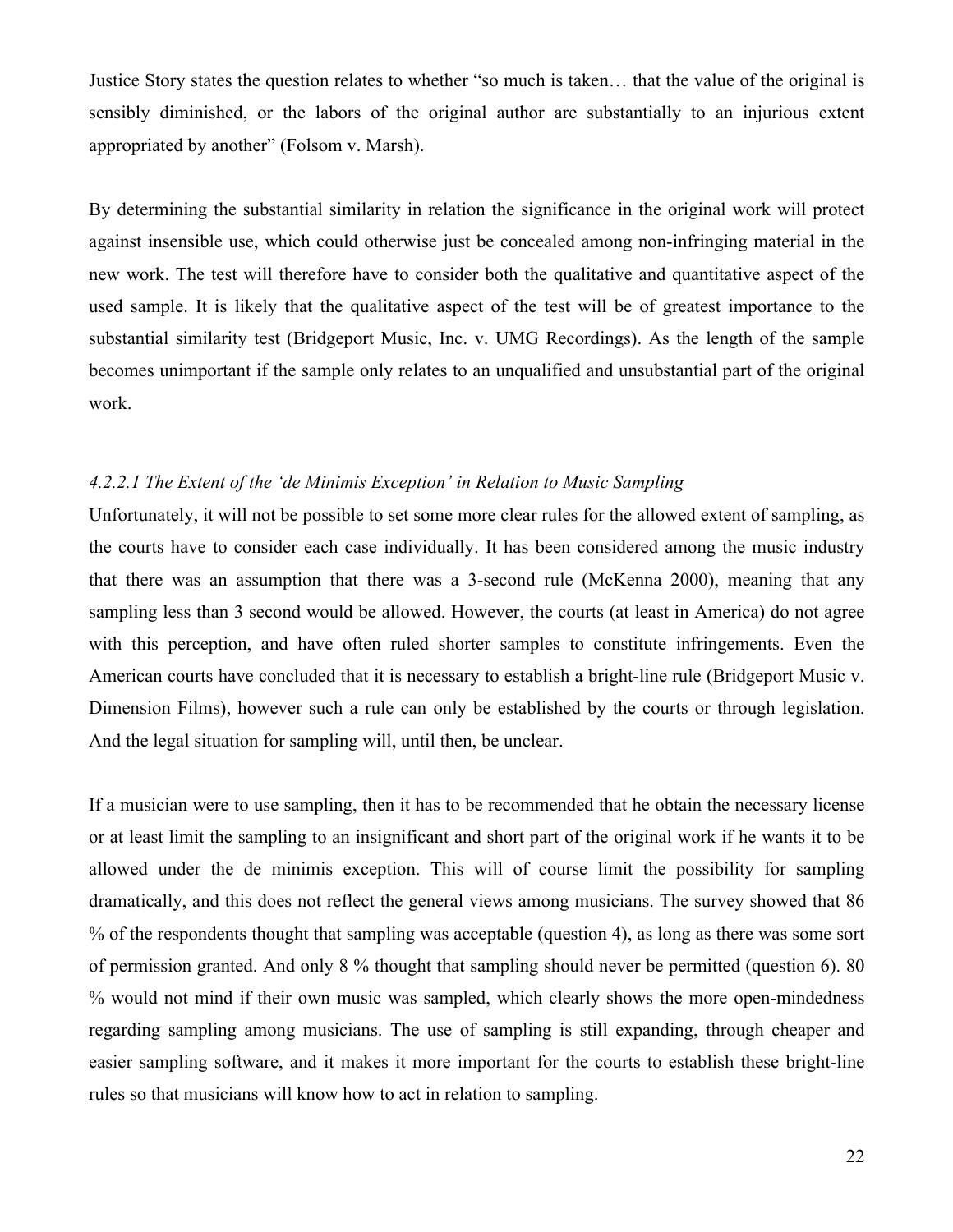# *4.2.2.2 In Relation to Looping*

The next question that can occur after establishing what can be interpreted as an accepted sample within the de minimis exception is; if an allowed sample is looped – will the de minimis exception still apply?

The substantiality test clearly shows how it will not have any significance whether the sample is looped or not, as the significance of the sample has be considered in relation to the original work and not the new work. In theory it should therefore be concluded that as long as the sample is of an insignificant quality or quantity of the original work, then it does not matter how much it has been used in the new work.

This has also been seen in some court cases, e.g. in Newton v. Diamond, where the court did not even consider the relevance of the sample having been looped so that it appeared more than 40 times in the new work. The court here clearly stated how the sample should be considered in the light of the original work.

# **4.3 Music Sampling and Creativity**

It has so far been established that there is generally a reluctance by the courts to acknowledge the importance of allowing music sampling, and they generally seem to take the side of the plaintiff, leaving sampling musicians with very little room for working within their genre. But what effect does this have on the sampling musicians and musicians in general. The following will consider how creativity can be destroyed if musicians are not given the complete freedom to explore their imagination.

#### *4.3.2 Application and Interpretation of Copyrights Rules, Limiting Effects on Creativity*

The objectives of the copyright law so to ensure that there would be incentives for artists to use their creativity to create new works, in so that the creators could enjoy the fruits of their creations (Bridgeport Music v. Dimension Films). By instantly giving the artist the rights to his work, the artist would be financially protected in relation to the work. The law was therefore meant to become a form of protection, which should ensure that creativity could flourish. The problem, which is now arising, is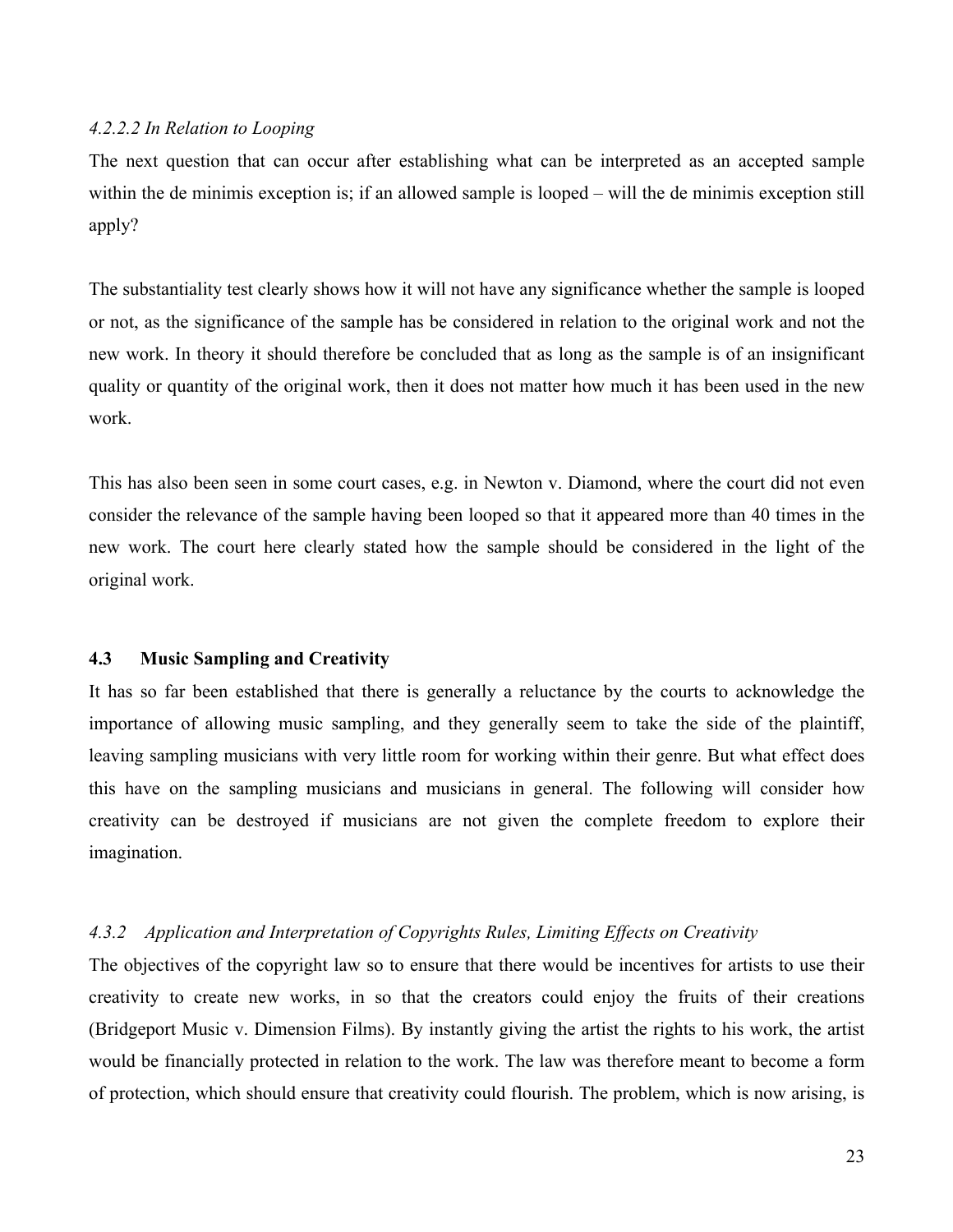that this law is now starting to limit creativity, and thereby going against its objectives. The current copyright law seems to be putting up barriers for the development of the creativity, and the courts lack the insight to and understanding behind sampling. It has been seen that courts have a wrong perception of the purposes for using sampling.

Courts often see sampling as a method for saving production costs, and they therefore do not see the creative aspect of sampling (Bridgeport Music v. Dimension Films). In relation to sampling both the law and the courts seems to impose to high demands, which causes a limitation of creativity within this art form. Do the artists themselves see this hurdles, when they work with their music? The conducted survey aimed to assess what point of view that musicians had upon sampling, and especially whether they felt that copyright law limited their creativity. Despite only a small majority of 53 % the respondents in the survey stated that they believed that limiting sampling could have negative effects on creativity (question 10), when looking in to their individual responses, it was clear to see that the majority in fact did believe that these limitations could have a undesirable effect.

Here is a selection of some of the comments from the respondents that believed that limiting sampling could also limit creativity:

- Sampling is an art form in itself. Some sounds are unique and we have an idea we would like to try having felt inspired by a particular recording. To say that an artist must definitely never use sampling would therefore limit the building blocks that an artist is allowed to use to create their art. This can therefore lead to limiting the artist's creativity.
- Because it's a vogue form of expression in our day and age and limiting it's use is akin to stifling creativity in a new wave of artists
- Creativity should never be stopped, some people are incredible artists and if they use a few seconds of your work but give you some credit, then I don't see the problem
- Sampling can add another facet to a musician's repertoire, the more in the armoury, the more creative they can allow themselves to be.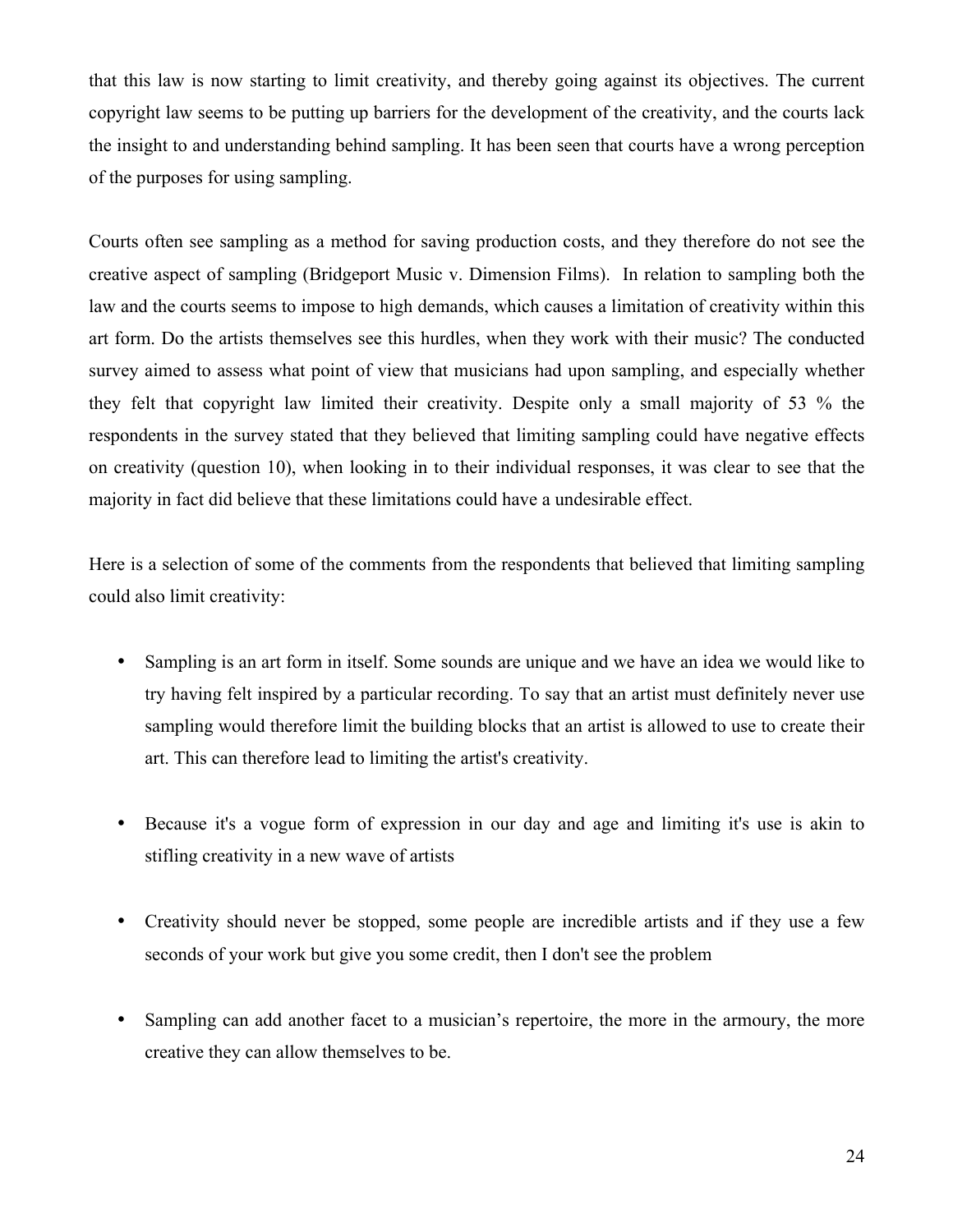• I guess it can become very limiting for some artists, who work best by developing already existing creative material

Some respondents did however believe that sampling should just seen as an additional tool, which should not completely rely on.

But if the copyright law and limitations to sampling are seen as having a limiting effect on creativity, what can be done to circumvent this limitation? The courts have believed that the music industry itself can ensure this circumvention by establishing fixed licensing fees and controlling that these are "keep it within bounds" (Bridgeport Music v. Dimension Films). But even if there will be more focus on creating larger licensing houses etc. then having to obtain a license can make the process of sampling long and hard, especially if the sampler has used more samples from more than one original work. It is therefore more important to have established this bright-line rule for sampling, so musicians can use the art form within its clear limitations without fearing legal actions.

# **5.0 Conclusion and Recommendations**

### **5.1 Conclusion**

The current legal situation regarding music sampling in the UK is almost completely unknown, as neither the courts or the law have specifically considered the issue. The fact that no music sampling cases have been settled by the courts makes it impossible to predict in what way a court would decided in a given case.

It is clear that music sampling is an issue, which has not been given the necessary attention by the legislators. Even though independent reviews have recommended that the CPD Act should be modified to include music sampling as an exception under the fair dealings section. However, no such changes have been made and the legislators have clearly ignored the subject, which is why it is still unclear whether music sampling to a certain extent can be legally accepted.

In this paper it was attempted to settle this legal uncertainty by discovering whether any exceptions under the CPD Act could be applied in an situation relation to music sampling.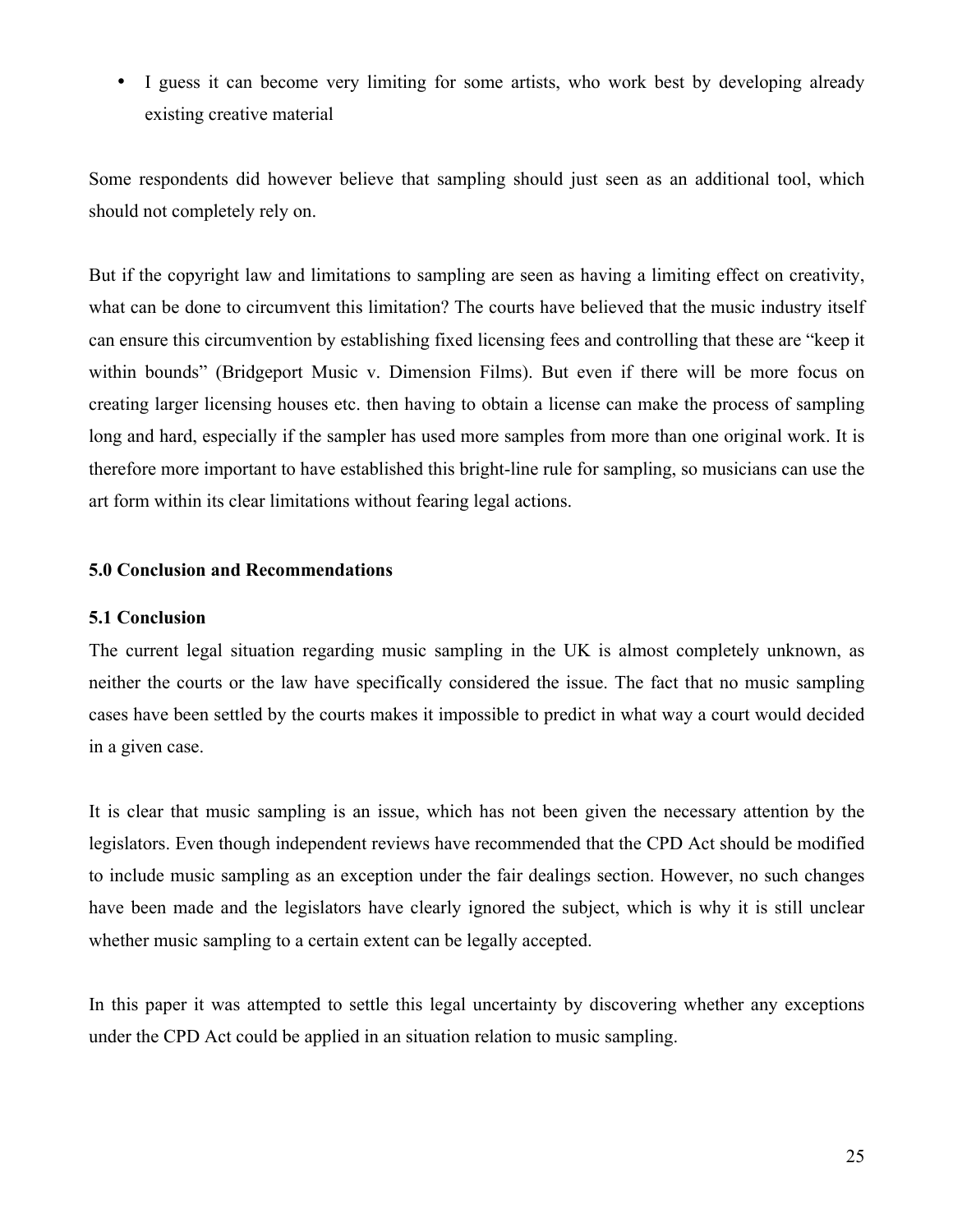Firstly, it was showed that the fair dealings exceptions under the CPD Act could not include music sampling. In America it has been seen that the almost similar "fair use" exceptions under the Copyright Act may be used in some particular circumstances. Especially when the sampling was used for the purposes of creating a parody, then this would be allowed as fair use. However, this same position will not be seen in the UK. The fair dealings exceptions under the CPD Act. have been interpreted narrowly and the list is exhaustive. This means that the only allowed exceptions are the ones directly mentioned in the Act. These are for the purposes of education, criticism, reviews etc. All of which music sampling cannot fall under. It can therefore be concluded, that the fair dealings exceptions under the current provisions in CPD Act can in no circumstances be extended to include music sampling.

Secondly, the paper aimed to discover whether the de minimis exception could be applied to music sampling. The paper showed how there had been different approaches to the subject by the different US courts. Some districts had an approach where any use of sampling was seen as illegal, while others took a more relaxed attitude and allowed sampling in some specific cases. Generally it could be established that the de minimis exception could be applied to music sampling, however, it was not possible to establish a particular threshold for legal music sampling. In order to establish whether a sampling is legal, the substantial similarity test had to be applied, and this means that it will be very individual what can be considered as an acceptable sample length. Therefore, the de minimis exception could be applied in situations where the sample was insubstantial or lacked a certain degree of similarity.

Thirdly, the paper looked at the relationship between the current legal situation and the effects on musician's creativity. It was showed how musicians felt that the limitations to music sampling would also limit their creativity. It simultaneously also showed how the majority of the questioned musicians thought that it was important not the limit music sampling, or that it should at least be easier to use sampling as a creative method.

It is clear that the current copyright laws in the UK have not followed the technological developments. It is necessary to ensure that the legislation reflects these changes through modifications of the current CPD Act or interpretation of it.

So far music sampling has not been given the appropriate acknowledgement as a specific art form. It is crucial that music sampling is given the necessary approval by courts and legislation. As a general starting point it is only fair that it is necessary that sampler need to have the specific approval and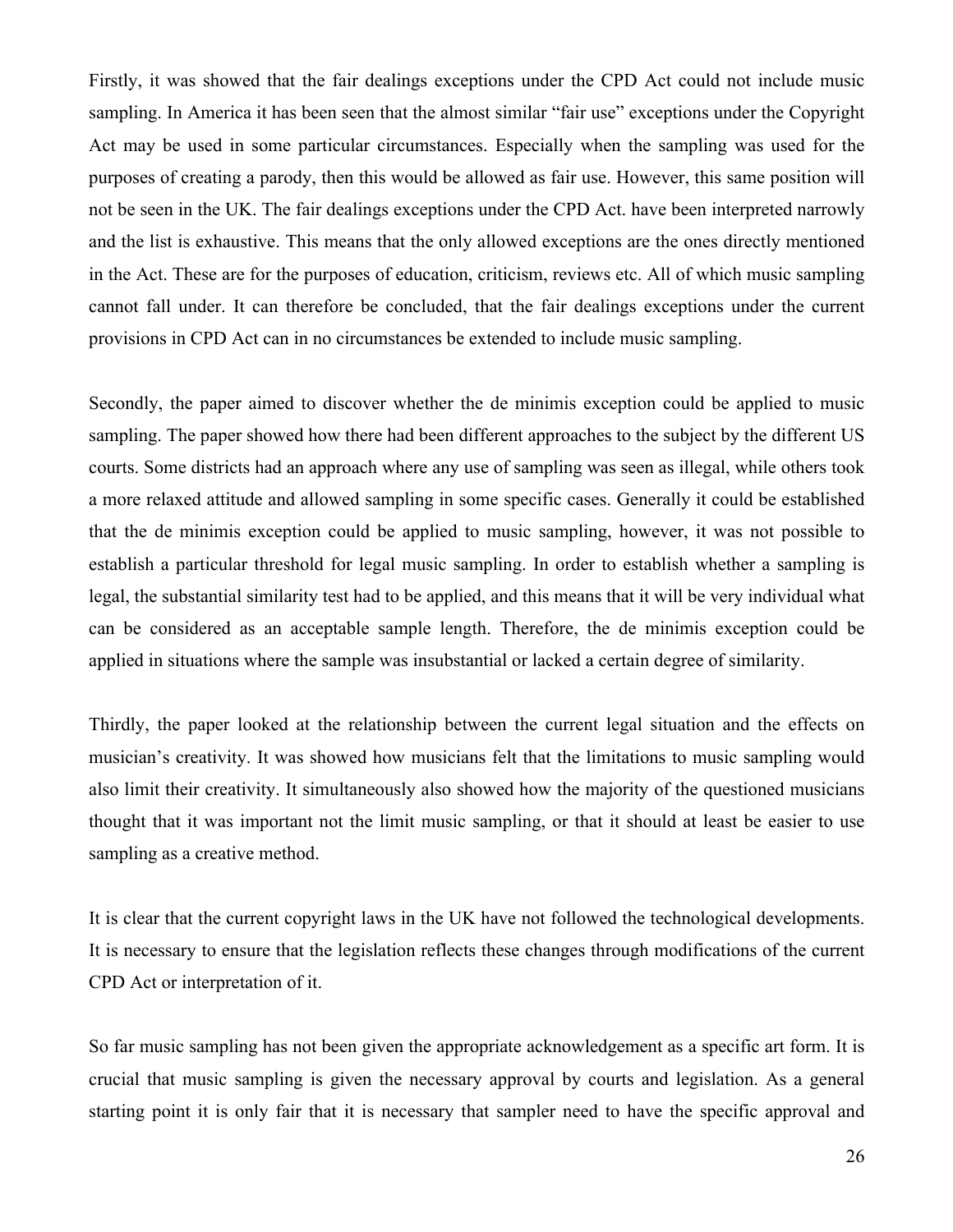license from the original copyright owner. However, in some circumstances sampling does not have a negative effect on the original work, this can e.g. be due to the extent or the specific sort of use of the sample, and in these situations it is necessary to allow sampling. In these situations, it is necessary to either let the fair dealings include music sampling or let the de minimis apply on insubstantial use of samples.

# **5.2 Recommendations for Further Studies**

There has been a general approach among the European Union member states to establish more harmonised legal systems. This has also been seen in regards to copyright law, and it would therefore be relevant to consider and analyse the legal situation in other EU countries, despite most of these are based upon civil law traditions. Especially in Germany, there have been a lot of focus upon the legality of music sampling, and this would be a good starting point for a further study of the subject.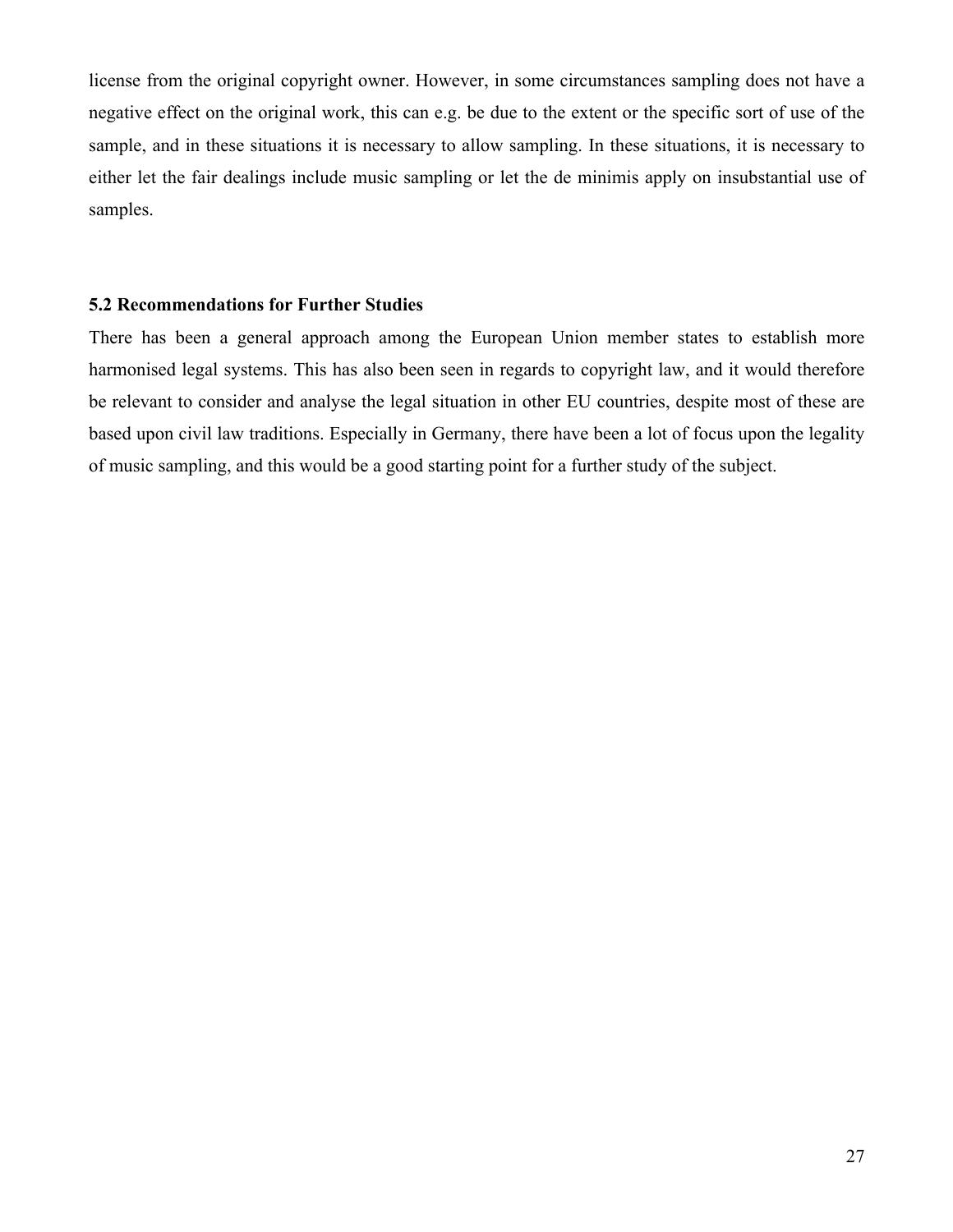#### **6.0 Bibliography, Case List and Glossary**

#### **6.1 References**

Adeney, E., 2012, Sampling and Remix Dilemma: What Is the Role of Moral Rights in the Encouragement and Regulation of Derivative Creativity, The, Deakin L. Rev., 17, p. 335.

Baroni, M.L., 1993, Pirate's Palette: The Dilemmas of Digital Sound Sampling and a Proposed Compulsory License Solution, A, U. Miami Ent. & Sports L. Rev., 11, p. 65.

Blackowicz, J.U., 2001, RIAA v. napster: Defining copyright for the Twenty-First century, BUJ Sci. & Tech. L., 7, p. 182.

Blaxter, Loraine, et. al, 2006, How to Research, third edition, Open University Press.

Bloch, D.S., 1997, Give the Drummer Some-On the Need for Enhanced Protection of Drum Beats, U. Miami Ent. & Sports L. Rev., 14, p. 187.

Chanan, M., 1995, Repeated takes: A short history of recording and its effects on music, Verso.

Collie, C. & Gorman, E., 2011, Digital Sampling of Music and Copyrights: Is It Infringement, Fair Use, or Should We Just Flip A Coin?

Collins, Wallace, 2015, Before You Sample That Track, Please Read This…, Digital Music News

Cornish, G.P., 2004, Copyright: interpreting the law for libraries, archives and information services, Facet.

Cornish, W.R., Llewelyn, D. & Aplin, T.F., 2013, Intellectual property: patents, copyright, trade marks and allied rights.

De la Torre, C.R., 2004, Digital Music Sampling and Copyright Law: Can the Interests of Copyright Owners and Sampling Artists be Reconciled, Vand. J. Ent. L. & Prac., 7, p. 401.

Flint, M.F., 2014, A user's guide to copyright, Butterworth-Heinemann.

Frith, S. & Marshall, L., 2004, Making sense of copyright, Music and copyright, pp. 1-18.

Granstrand, O., 1999, The economics and management of intellectual property towards intellectual capitalism, External organization.

Greenfield, S. & Osborn, G., 2004, Copyright law and power in the music industry, Music and Copyright, p. 89.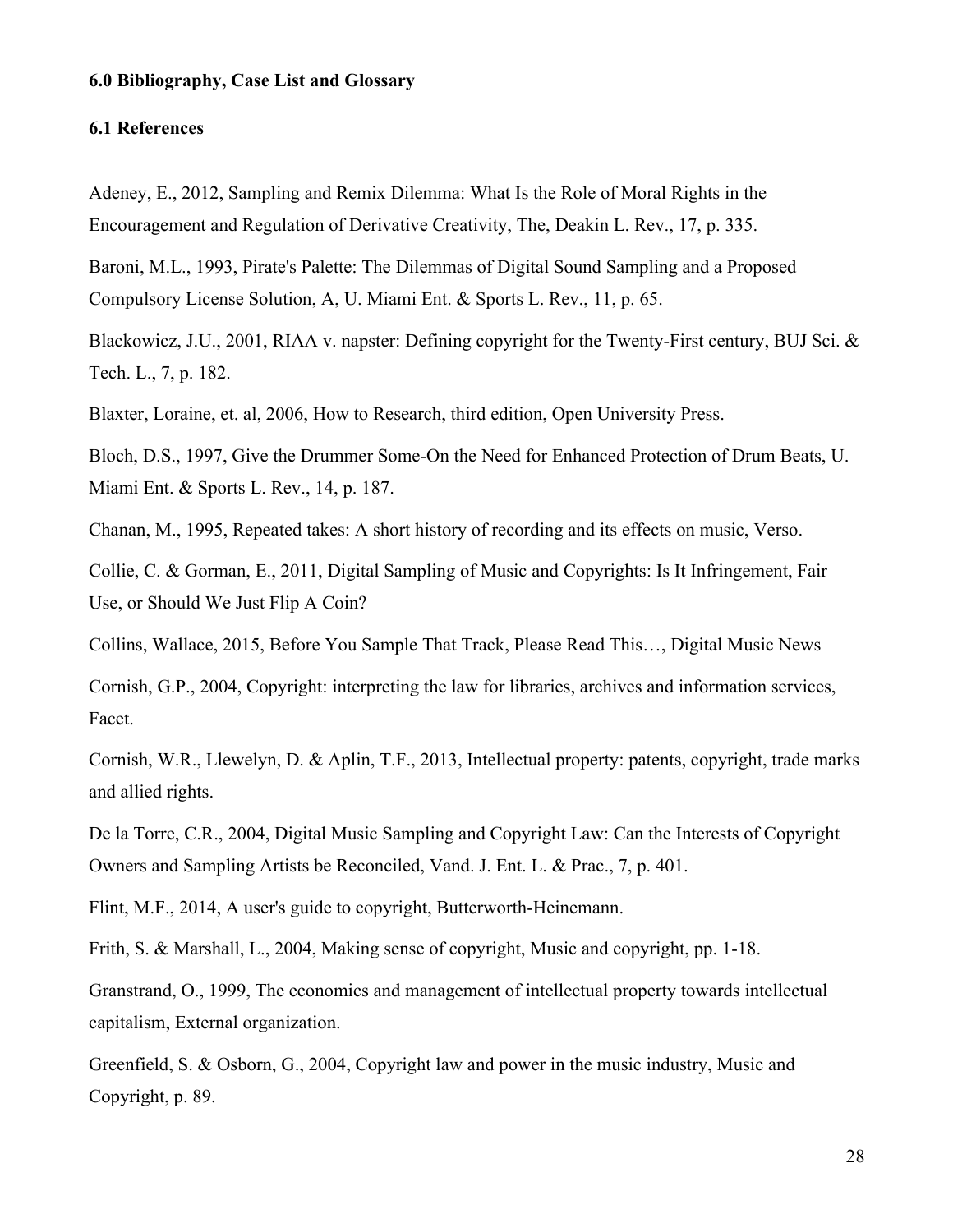Grower (2006), Growers Review of Intellectual Property, December 2006, HM Treasury, accessed 7<sup>th</sup> April 2016,

<https://www.gov.uk/government/uploads/system/uploads/attachment\_data/file/228849/0118404830.p df>.

Halloran, M.E., 2001, Musician's business and legal guide, Pearson PTR.

Harris, F., Pedley, P., Wall, R.A. & Norman, S., 2004, Copyright made easier, Routledge.

Harvard Law Review Association, H.L.R., 1992, A New Spin on Music Sampling: A Case for Fair Pay, Harvard Law Review, 105(3), pp. 726-44.

Herzfeld, Oliver, 2012, The Beastie Boys' Sampling And Copyright Law, Forbes.

Hodgkinson, Tim, 1986, An Interviw with Pierre Schaeffer – pioneer of Musique Concréte, 2. May, ReR Quaterly magazing, volume 2, number 1.

Hollander, D.B., 2013, Why Can't We Be Friends-How Congress Can Work with the Private Sector to Solve the Digital Sampling Conundrum, Va. JL & Tech., 18, p. 229.

Howell, A., Sample This! A Ninth Circuit Decision Seems to be in Harmony with the Sixth Circuit's Bright-Line Rule on what Constitutes Infringement in Digital Sampling, LA LAW., 28, pp. 24-6.

Landau, M.B., 2015, Are the Courts Singing a Different Tune When It Comes to Music?: What Ever Happened to Fair Use in Music Sampling Cases? IP Theory, 5(1).

Law, Jonathan. A Dictionary of Law. Oxford University Press, 2015.

LawTeacher (2016), Writing a Law Dissertation Methodology, accessed 15. April 16,

<http://www.lawteacher.net/law-help/dissertation/writing-law-dissertation-methodology.php>.

Lindenbaum, John, 1999, Music Sampling and Copyright Law.

Lubin, A.K., 2014, Digital Music Sampling and Modern Music: The Need for the 'De Minimis' Exception, Law Student Scholarship Paper 519.

McKenna, Tyrone, 2000, Where Digital Music Technology and Law Collide – Contemporary Issues of Digital Sampling, Appropriation and Copyright Law, JILT 17.

McLeod, K., 2001, Owning culture [microform]: authorship, ownership, and intellectual property law, Peter Lang Publishers.

Nimmer, Melville B., 1997, Nimmer on Copyright (vol. 4), Matthew Bender, New York.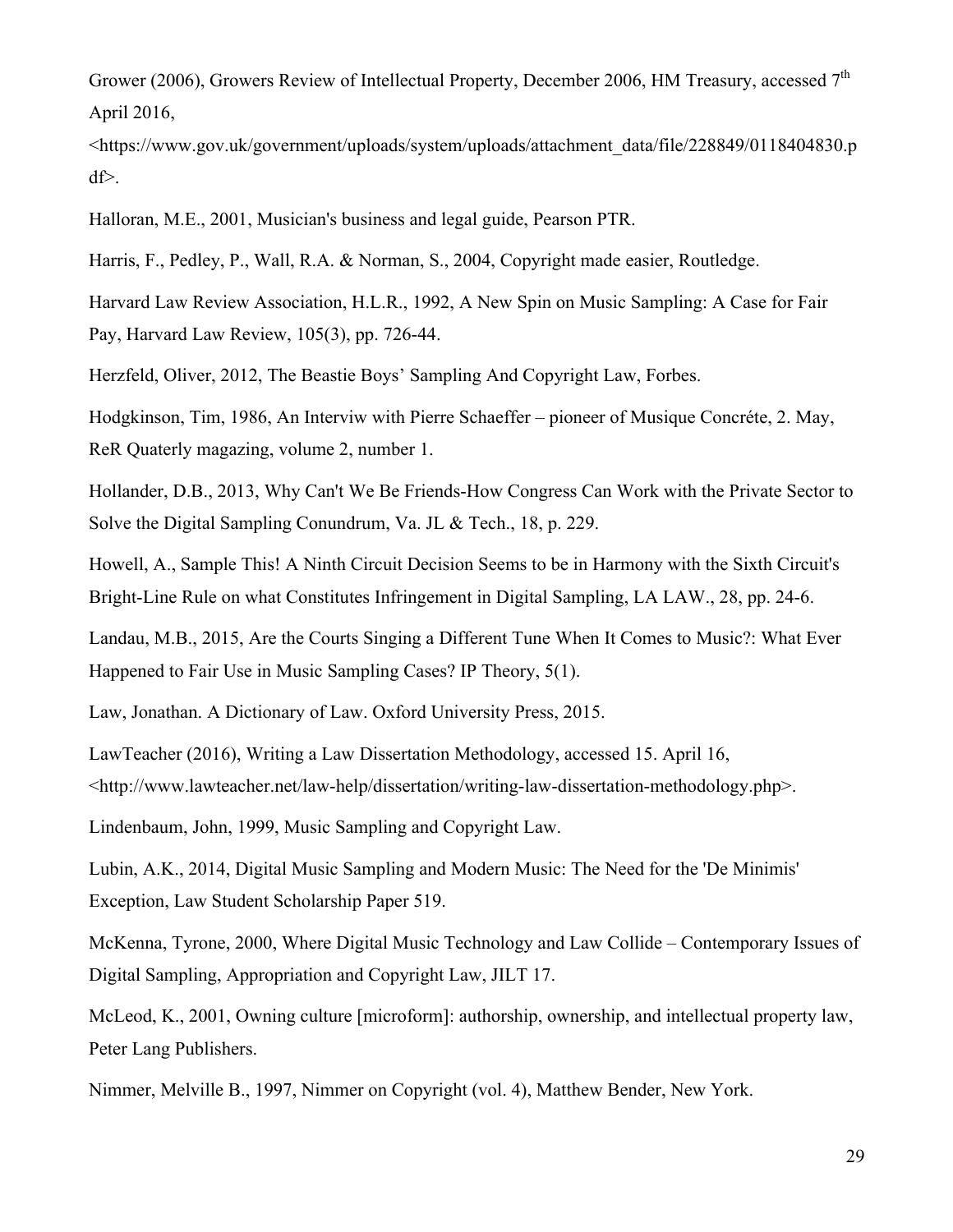Olwan, R.M., 2013, Intellectual property and development: theory and practice, Springer, Berlin; New York.

Passman, D.S., 2012, All you need to know about the music business, Simon and Schuster.

Pedley, P., 2007, Digital copyright, Facet Pub, London.

Pelletier, J.S., 2011, Sampling the Circuits: The Case for a New Comprehensive Scheme for Determining Copyright Infringement as a Result of Music Sampling, Wash. UL Rev., 89, p. 1161.

Poe, Randy. The New Songwriter's Guide to Music Publishing: Everything You Need to Know to Make the Best Publishing Deals for Your Songs. Cincinnati, Ohio: Writer's Digest Books, 200

Posner, R.A., 2005, Intellectual property: The law and economics approach, Journal of Economic Perspectives, pp. 57-73.

Qualtrics, 2013, An Intro to Sampling, accessed 15 April 16, <https://www.qualtrics.com/wpcontent/uploads/2013/05/Sampling.pdf>.

Samuels, 2000, The illustrated story of copyright, Samuels ed. Thomas Dunne Books/St. Martin's Press, New York.

Schuster, W. Michael, 2013, Fair Use, Girl Talk, and Digital Sampling: An Empirical Study of Music Sampling's Effect on the Market for Copyrighted Works, Oklahomo Law Review, 67, 443 Self, H., 2001, Digital Sampling: A Cultural Perspective, UCLA Ent. L. Rev., 9, p. 347.

Smart, U., 2013, Music: The Business. The Essential Guide to the Law and the Deals, 5th End by Ann Harrison, (Chatham, UK: Virgin Books, Random House, 2011), ISBN: 978-0-7535-3958-3, Entertainment Law Review, 24(1), pp. 33-4.

Suppapola, M., 2005, Confusion in the Digital Age: Why the De Minimis Use Test Should Be Applied to Digital Samples of Copyrighted Sound Recordings, Tex. Intell. Prop. LJ, 14, p. 93.

Théberge, P., 2004, Technology, creative practice and copyright, Music and Copyright, 2, pp. 139-56.

The UK Copyright Service, 2015, UK Copyright Law: A Summary,

<https://www.copyrightservice.co.uk/copyright/uk\_law\_summary>

Walterscheid, E.C., 1999, Defining the patent and copyright term: term limits and the intellectual property clause, J. Intell. Prop. L., 7, p. 315.

Who Sampled, 2015, About, <http://www.whosampled.com/about/>.

Wilson, S.R., 2002, Music sampling lawsuits: Does looping music samples defeat the de minimis defense, J. hiGh TeCh. l., 1, p. 179.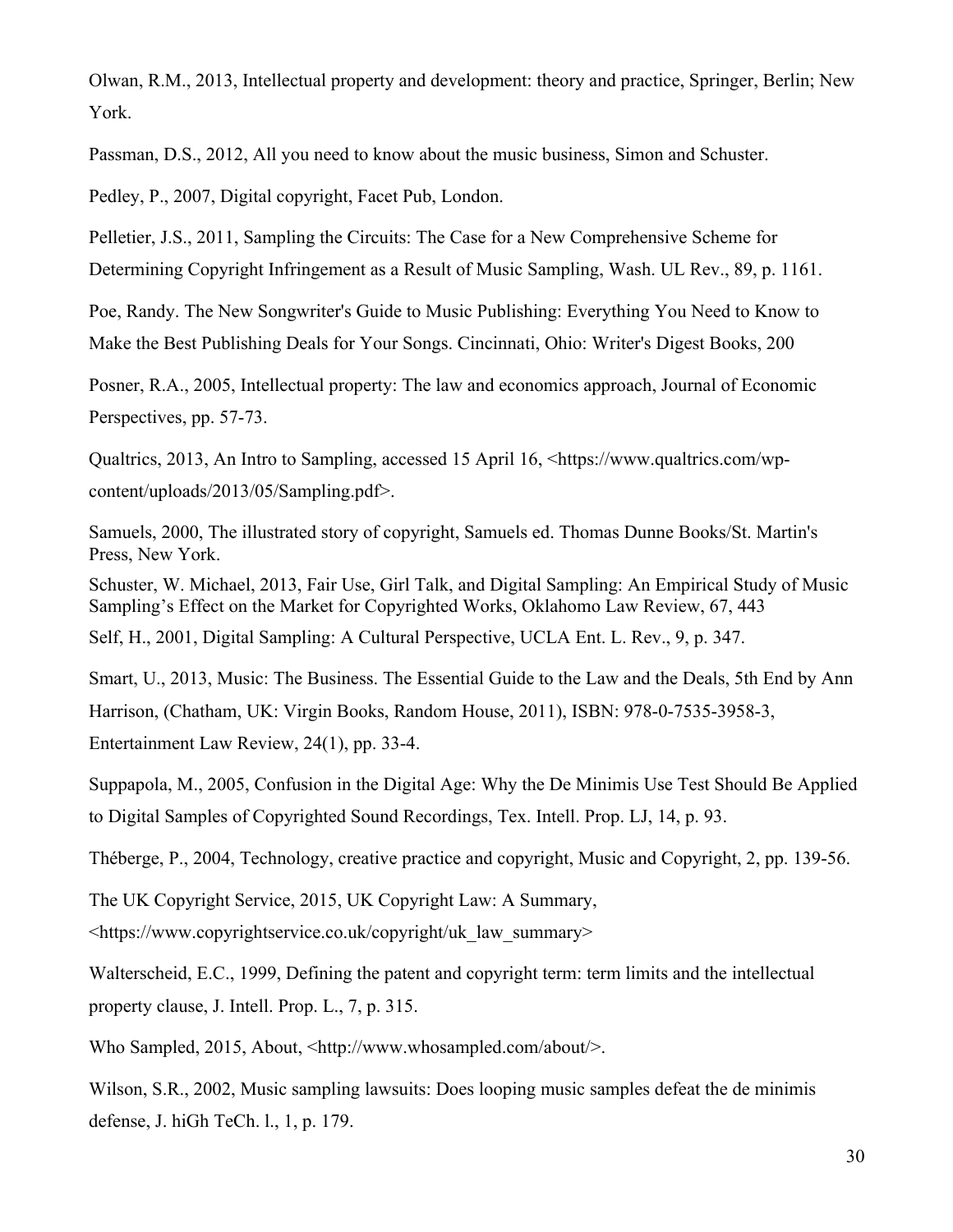WIPO, 2015 (1), Contracting Parties > Berne Convention,

<http://www.wipo.int/treaties/en/ShowResults.jsp?treaty\_id=15>

WIPO, 2015 (2), Contracting Parties > Rome Convention,

<http://www.wipo.int/treaties/en/ShowResults.jsp?treaty\_id=17>

Wixen, R.D., 2009, The plain and simple guide to music publishing, Hal Leonard Corporation.

Wolf, T.P., 2009, Toward a 'New School Licensing Regime for Digital Sampling: Disclosure, Coding, and Click-Through, Stanford Technology Law Review, Forthcoming.

# **6.2 Case List**

Bridgeport Music, Inc. v. Dimension Films, et. al.  $410$  F. 3d  $792$  ( $6<sup>tt</sup>$ Cir. 2005)

Bridgeport Music, Inc. v. UMG Recordings, Inc 585 F, 3d 267 ( $6<sup>th</sup>$  Cir 2009)

Campbell v. Acuff-Rose Music, Inc. 510 U.S. 569 (1994)

Fisher v. Dees 794 F. 2d 432 ( $9^{th}$  Cir. 1986)

Folsom v. Marsh, 9. F. Cas. 342 (C.C.D. Mass. 1841)

Grand Upright, Ltd. v. Warner Bros. Records Inc. 780 F. Supp. 182 (S.D.N.Y. 1991)

Jarvis v. A & M Records 827 F. Supp. 282 (D.N.J. 1993)

Marlon Williams v. Calvin Broadus No. 99 Civ. 10957 (MBM), 2001 WL 984714 (S.D.N.Y. Aug. 27, 2001)

Newton v Diamond 349 F. 3d 591 (9<sup>th</sup> Cir. 2003)

TufAmerica, Inc. v. Warner Bros. Music Corp., et al. 67 F. Supp. 3d 590 (S.D.N.Y. 2014)

Tuff ´N´ Rumble Management v. Profile Records 42 U.S.P.Q. 2d 1398 (S.D.N.Y. 1997)

West Publishing Co. v. Edward Thompson Co. 169 F. 833 (C.C.E.D.N.Y. 1909) Modified 176 F. 833 (2d Cir. 1910)

# **6.3 Legislation**

Copyright Act of 1976

Copyright, Designs and Patents Act 1988

Agreement on Trade-related Aspects of Intellectual Property Rights 1994

The Berne Convention for the Protection of Literary and Artistic Works 1886, amended 1979